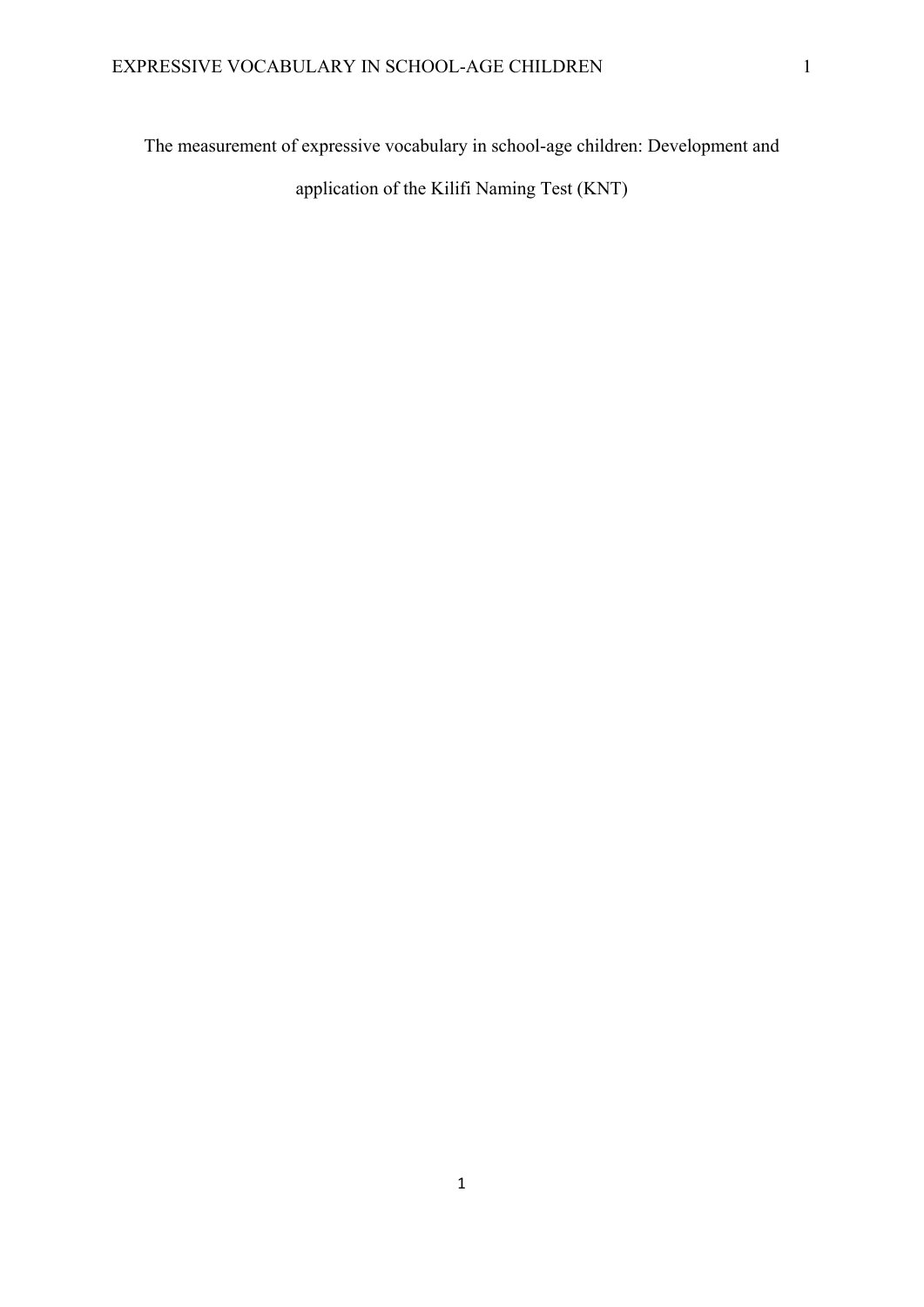# The measurement of expressive vocabulary in school-age children: Development and application of the Kilifi Naming Test (KNT)

### Abstract

The dearth of locally developed measures of language makes it difficult to detect language and communication problems among school-age children in sub-Saharan African settings. We sought to describe variability in vocabulary acquisition as an important element of global cognitive functioning. Our primary aims were to establish the psychometric properties of an expressive vocabulary measure, examine sources of variability, and investigate the measure's associations with non-verbal reasoning and educational achievement. The study included 308 boys and girls living in a predominantly rural district in Kenya. The developed measure, the Kilifi Naming Test (KNT), had excellent reliability and acceptable convergent validity. However, concurrent validity was not adequately demonstrated. In the final regression model, significant effects of schooling and area of residence were recorded. Contextual factors should be taken into account in the interpretation of test scores. There is need for future studies to explore the concurrent validity of the KNT further.

*Key words:* expressive vocabulary, Kilifi Naming Test, school-age children, resource-limited settings, reliability, contextual factors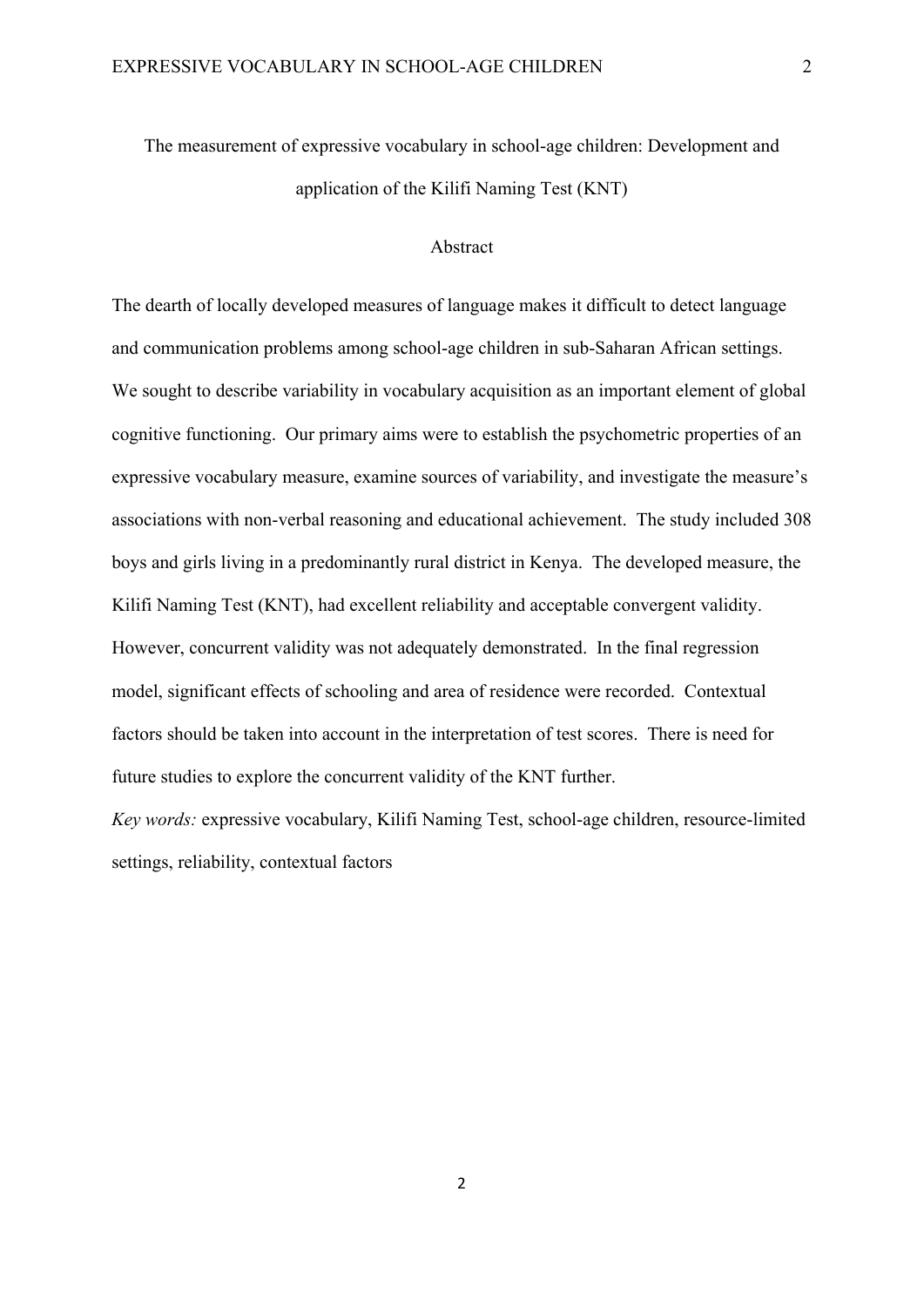# The measurement of expressive vocabulary in school-age children: Development and application of the KNT

Few studies report the measurement of expressive vocabulary in school-age children in resource-limited settings. Furthermore, only a small number of locally developed standardised norm-referenced measures of language functions have been published for use with the multiple language groups of sub-Saharan Africa (SSA). This makes it difficult to detect language and communication problems especially among school-age children who may be wrongly diagnosed as having a general learning disability. Our current understanding of influences on vocabulary acquisition is generally limited to those linguistic and cultural contexts where standardised tests of vocabulary are available.

The multi-directional interactions between biological (internal) factors and environmental (external) inputs, couched within Bronfenbrenner's bioecological model (Bronfenbrenner, 1995), have a strong influence on children's vocabulary acquisition (Apiwattanalunggarn & Luster, 2005; Hamadani et al., 2010; Hart & Risley, 1995; Hoff, 2003; Weizman & Snow, 2001). Internal (i.e. child attributes such as age and gender) and external (e.g. availability of household resources, neighbourhood of residence and school exposure) factors, may underlie the substantial variability observed in vocabulary acquisition among children. For instance, several study findings attest to the fact that children show vast improvements in vocabulary acquisition with increasing age (Basilio, Puccini, Silva, & Pedromónico, 2005; Bates, Dale, & Thal, 1995; Vogt, Douglas, & Aussems, 2015). Although there is evidence of gender differences in vocabulary acquisition, some studies have reported that they are small and inconsistent (Hyde & Linn, 1988). On the other hand, other studies have reported consistent and stable gender differences during the early period up to age of six years (Bornstein, Hahn, & Haynes, 2004; Eriksson et al., 2012). However,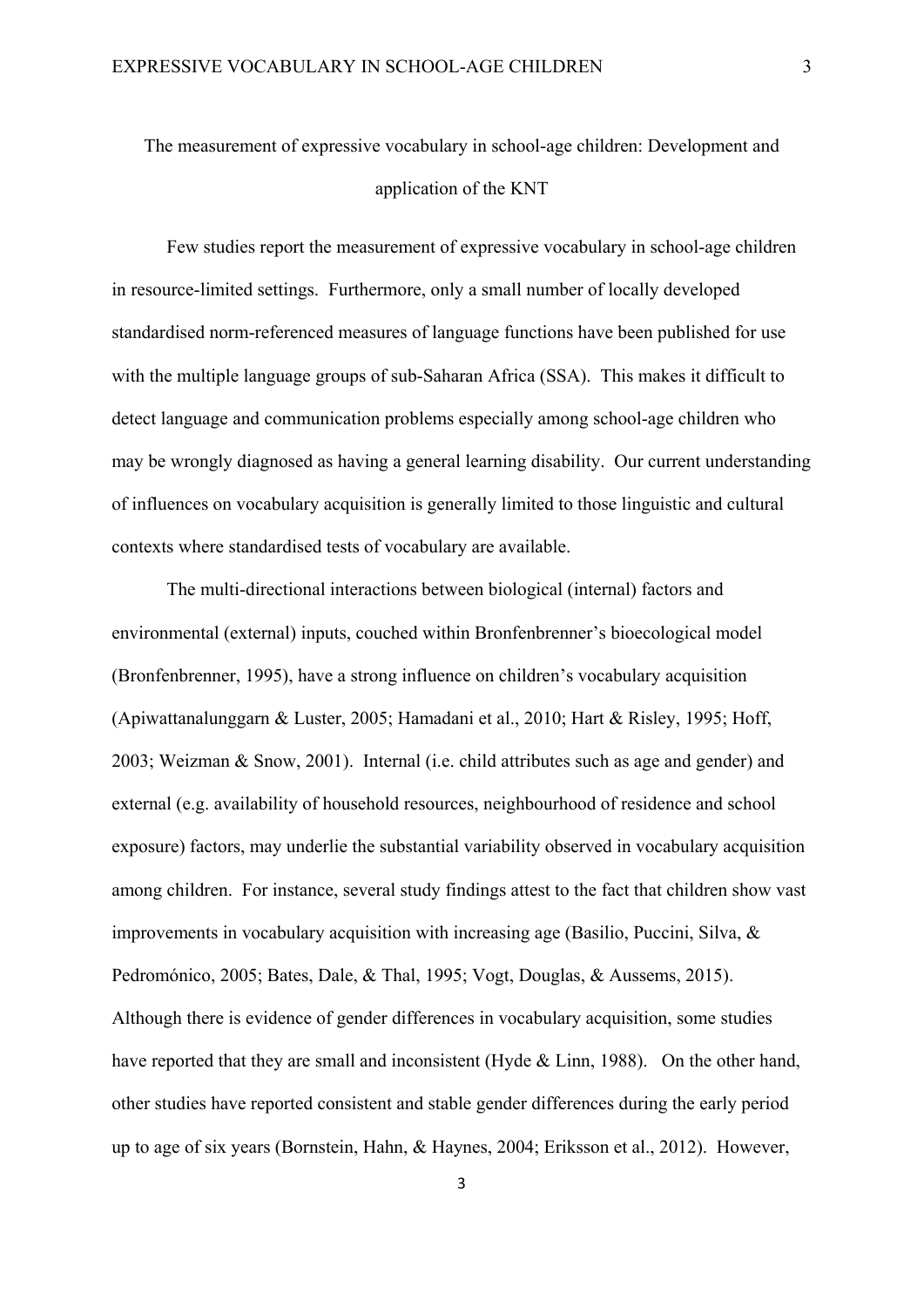the research has not clearly established if these gender differences may be attributed to age, innate biological differences or external environmental and social factors (Bornstein et al., 2004; Burman, Bitan, & Booth, 2008; Leaper, 2002; Maccoby, 1980). The negative effects of poor nutritional status include a shortened attention span, reduced capacity (Sigman, Neumann, Carter, et al., 1989) and little energy to learn (Brown & Pollitt, 1996) resulting in lower scores on various outcomes, including vocabulary tests.

With regard to external factors, at the family level, socioeconomic status (SES) affects the manner in which adults use language with their children. Parents with more socioeconomic resources at their disposal more frequently talk with the aim of eliciting conversation, use longer sentences and a richer vocabulary than those with less (Hoff-Ginsberg, 1991; Hoff, 2003). In contrast, poorer outcomes have been reported for children living in homes with fewer resources at their disposal (Hart & Risley, 1995). For example, poorly educated parents living in crowded homes are less verbally responsive to their children, use less diverse language and their speech more frequently serves the function of directing the child's behaviour (Evans, Maxwell, & Hart, 1999; Hoff, Laursen, & Tardif, 2002). Larger socioeconomic structures such as the neighbourhoods in which children live influence children's outcomes indirectly through various proximal social contexts such as families and schools (Bronfenbrenner, 1979; Leventhal & Brooks-Gunn, 2000; Sampson, Morenoff, & Gannon-Rowley, 2002). This association varies by the extent of neighbourhood advantage (Dupéré, Leventhal, Crosnoe, & Dion, 2010) so children living in neighbourhoods with more resources are likely to have better outcomes. By the time they get to school, most of the words that children encounter in their everyday conversations are already in their vocabulary repertoires (Cunningham & Stanovich, 1998; Hayes & Ahrens, 1988). Children may however pick up new words through incidental exposure; for example, in their play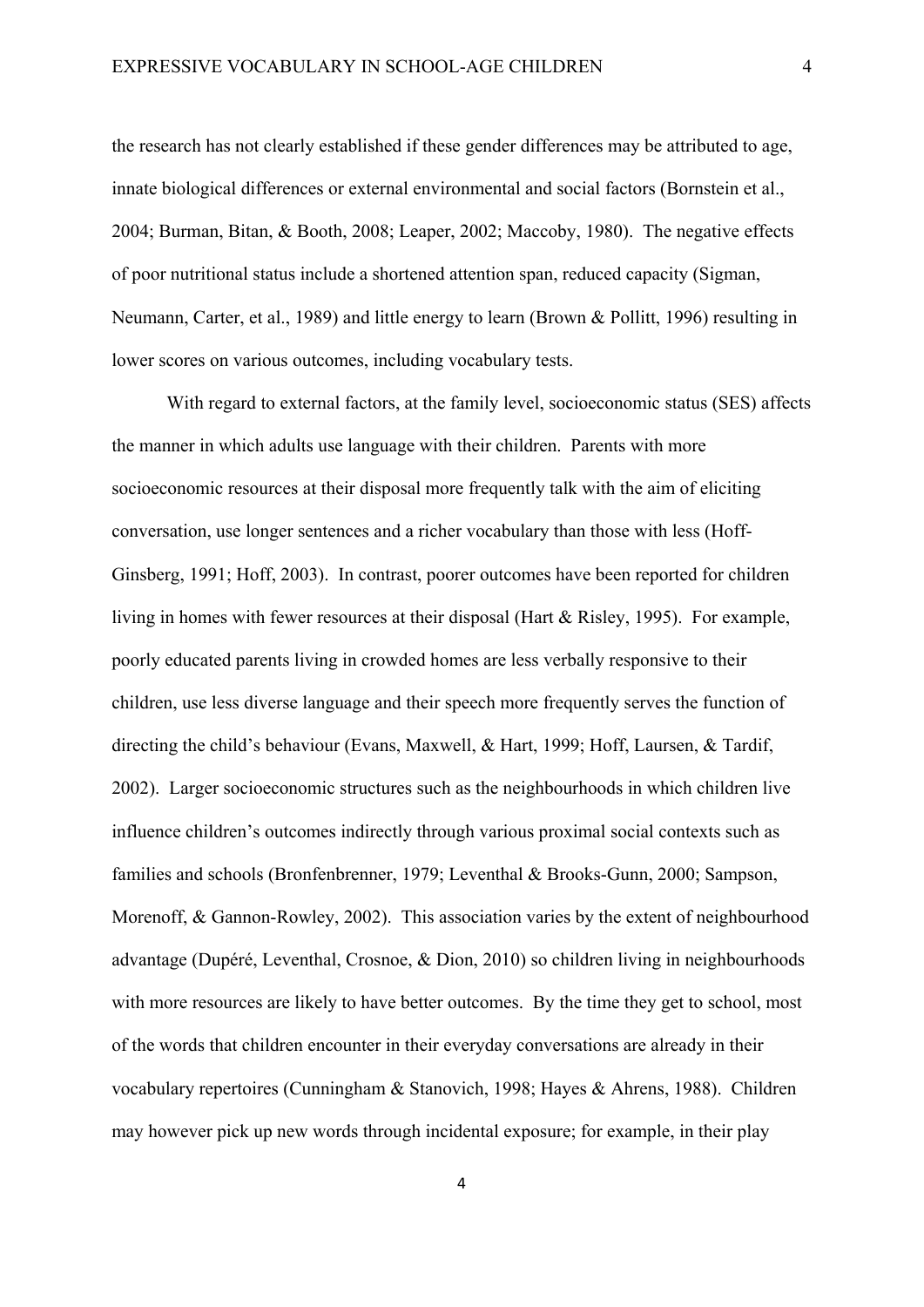experiences in school (Connor, Morrison, & Slominski, 2006; Miller & Gildea, 1987). Although some studies suggest that additional years in school do not have a measurable impact on vocabulary growth in children especially during the early school years (Cantalini, 1987; Chall, Jacobs, & Baldwin, 1990; Christian, Morrison, Frazier, & Massetti, 2000; Skibbe, Connor, Morrison, & Jewkes, 2011), other studies have shown that since language is a socially-mediated process, teachers provide children with opportunities for vocabulary learning through their daily oral language discourse (Huttenlocher, Vasilyeva, Cymerman, & Levine, 2002). An examination of these internal and external factors will shed light on the potential influences on vocabulary acquisition.

There have been studies on language development in children in the sub-Saharan African setting; however, they are few in number, have mostly utilised small sample sizes or have relied on 'Western' instruments to measure child outcome (Carter et al., 2006; Carter et al., 2005; Demuth, 1990; Suzman, 1987). Whilst most of these studies have compared the rates of development of speech among different language groups, others have focussed on the influence of illness, nutritional supplementation and various environmental factors on various aspects of language functioning in children. For instance, a study conducted in Madagascar concluded that among 3- to 6-year-old children, there were large differences in language development between those in the top wealth quintile and those in the lowest wealth quintile, and these differences increased as children grew older (Fernald, Weber, Galasso, & Ratsifandrihamanana, 2011). Similarly, as reported in a Mozambican study, being a female, having a mother who was educated to secondary level or higher, living in an urban area and being older were positively associated with the expressive and receptive language scores of infants (Vogt et al., 2015). The findings from these studies provide evidence that while taking into account factors that may influence child development, interventions to promote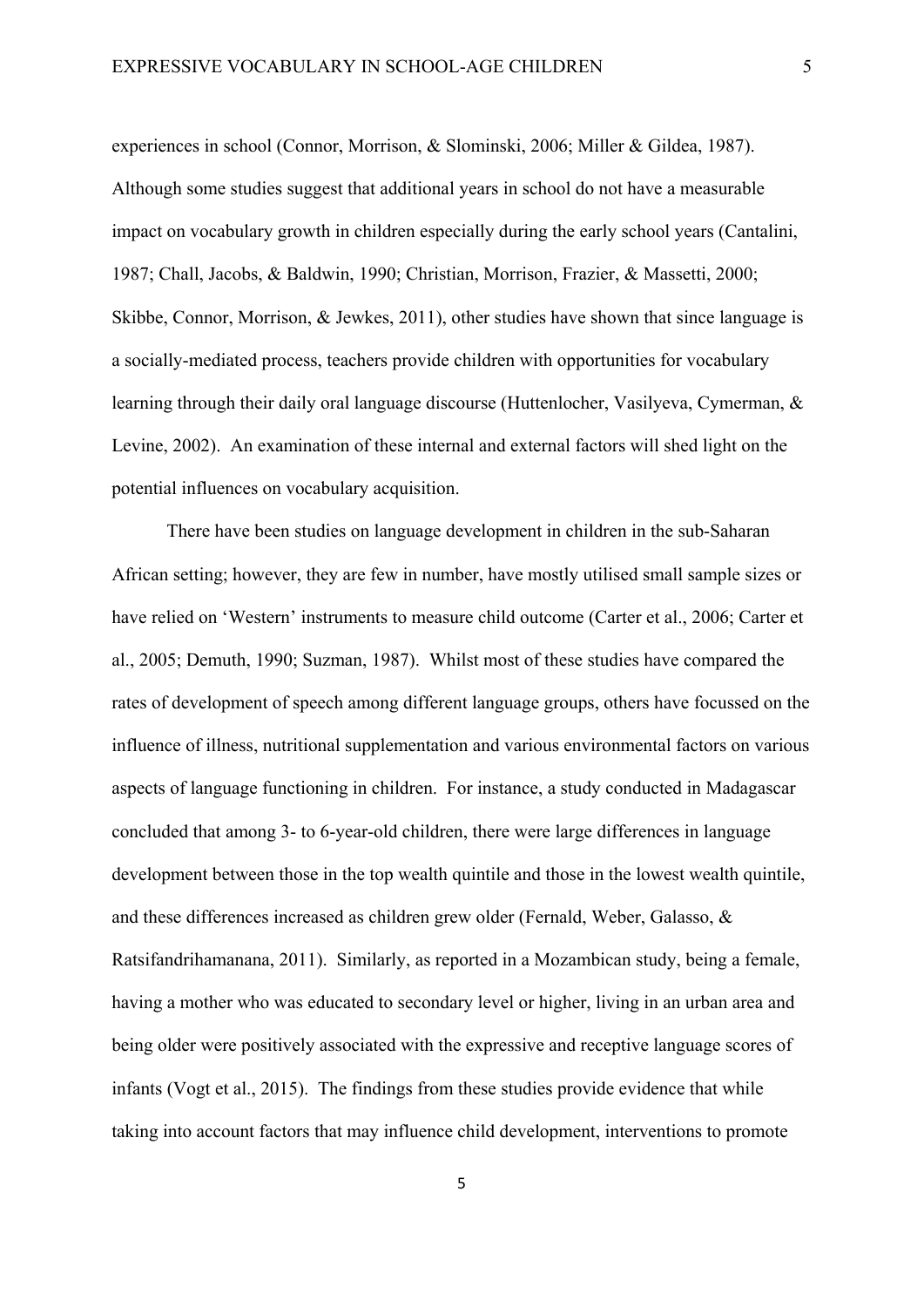child development, and particularly language development, should begin at earlier ages and should target those who are most disadvantaged.

Other studies have reported the adaptation of measures of vocabulary among infants, pre-school and school-age children living in resource-limited settings (Alcock et al., 2015; Bortz, 1995; Childers, Vaughan, & Burquest, 2007; Holding et al., 2004; Pakendorf & Alant, 1997; Sigman, Neumann, Carter, et al., 1989). In a study among infants living in a rural setting, Alcock and others (2015) evaluated the use of an interview format of the Communicative Development Inventory (CDI) in a setting where direct language testing was impractical. The adapted tool was found suitable for use among respondents with low literacy levels, and in a setting where young children had multiple caregivers. In a similar study among infants in Nigeria, Childers and colleagues (2007) relied on a parental checklist to examine whether joint behaviours of toddlers and their caregivers were linked to the acquisition of nouns and verbs. Their study findings highlighted the importance of early contexts for the development of language. In an earlier study within the same socioeconomically-deprived setting as the current study context, Holding and colleagues (2004) administered an adapted Picture Vocabulary Test (PVT) to school-age children to examine the neuropsychological consequences of brain insults. They concluded that the modified tests retained their psychometric properties, and were sensitive to health-related and sociodemographic factors.

The forms of validity that have been tested in earlier applications of vocabulary measures among young children include establishing their relationship with age, SES (Luoni et al., 2015), non-verbal reasoning (Luoni et al., 2015; Storms, Saerens, & Deyn, 2004), reading skills (Luoni et al., 2015; Nation & Snowling, 2004), word production (Vogt et al., 2015) and clinical outcomes (Alcock, Abubakar, Newton, & Holding, 2016; Alcock,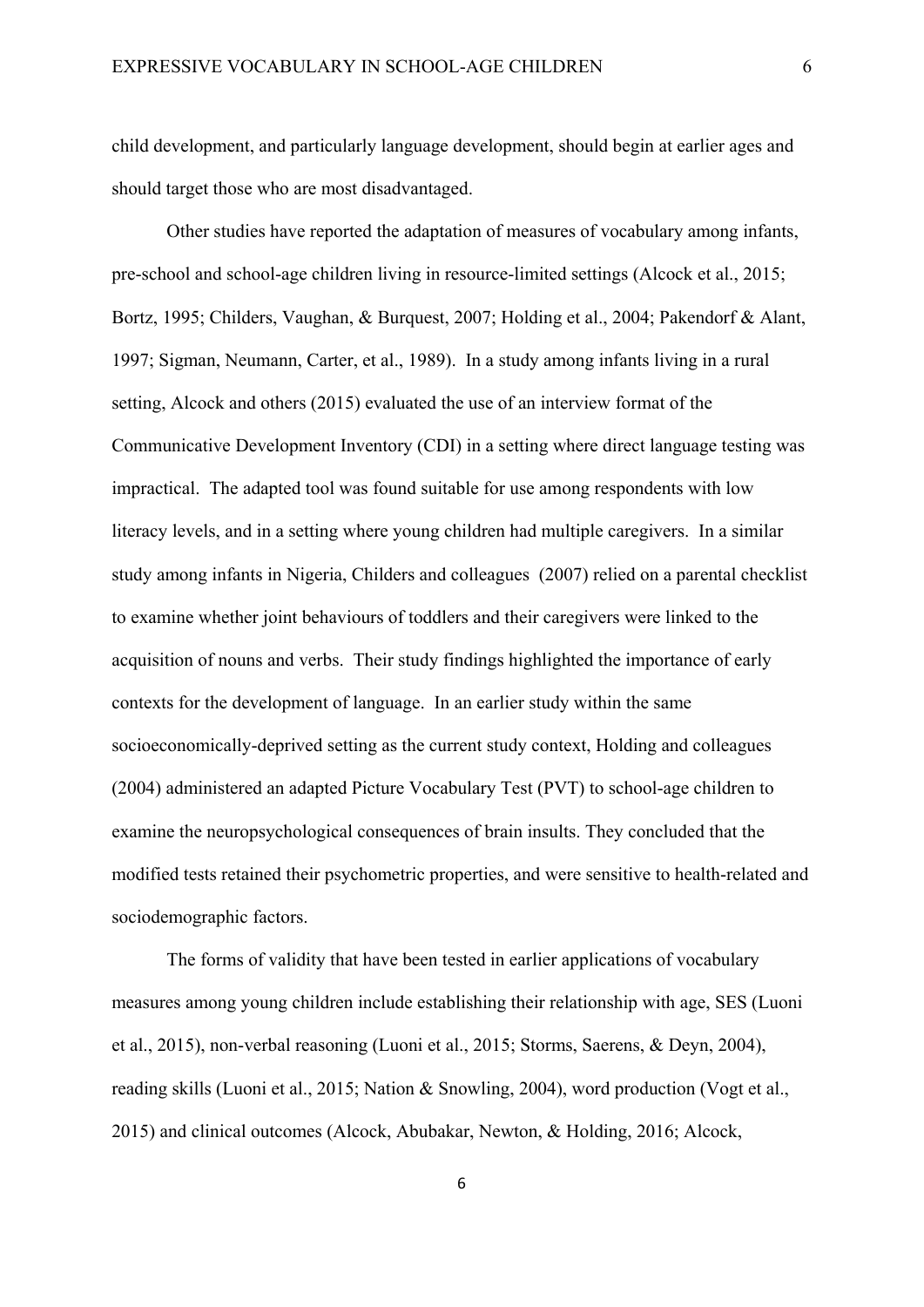Holding, Mung'ala-Odera, & Newton, 2008). The fact that there are few studies reported from sub-Saharan Africa demonstrates that much more effort is required in the validation of vocabulary measures that will be responsive to the cultural and language diversity in this context.

The advances made in adaptation and validation of vocabulary measures for young children are impressive. However, we are not aware of any efforts to create a standardised assessment of expressive vocabulary for school-age populations in SSA. Considering how varied and complex language is, our study did not seek to distinguish language delays and disorders; rather, we were more interested in describing variability in vocabulary acquisition as an important element of global cognitive functioning. In designing a vocabulary measure for rural school-aged children, context-specific cultural and language differences present translation difficulties. Hence it would not be valid to apply any of the available published measures, such as the Boston Naming Test (BNT; Kaplan et al., 1983) as items on tests that are intended for specific cultures may not be culturally meaningful for or familiar to populations living in other contexts; moreover, specific translations of certain items may not exist, rendering the test inappropriate (van de Vijver & Tanzer, 2004). The BNT is a widely used confrontation naming test that is an informative measure of word retrieval and productive vocabulary among children with learning disabilities, brain-damaged patients, and typically developing populations. Confrontation naming entails showing a subject one picture at a time and requiring him/her to produce the correct verbal label for the item in the picture. The response bias observed in past administration of a picture vocabulary test (Holding et al., 2004) such as children picking a picture from the same position, coupled with the problem of producing sufficient drawings recognisable to the study population, provided the impetus for developing a confrontation naming test for this age group. Moreover,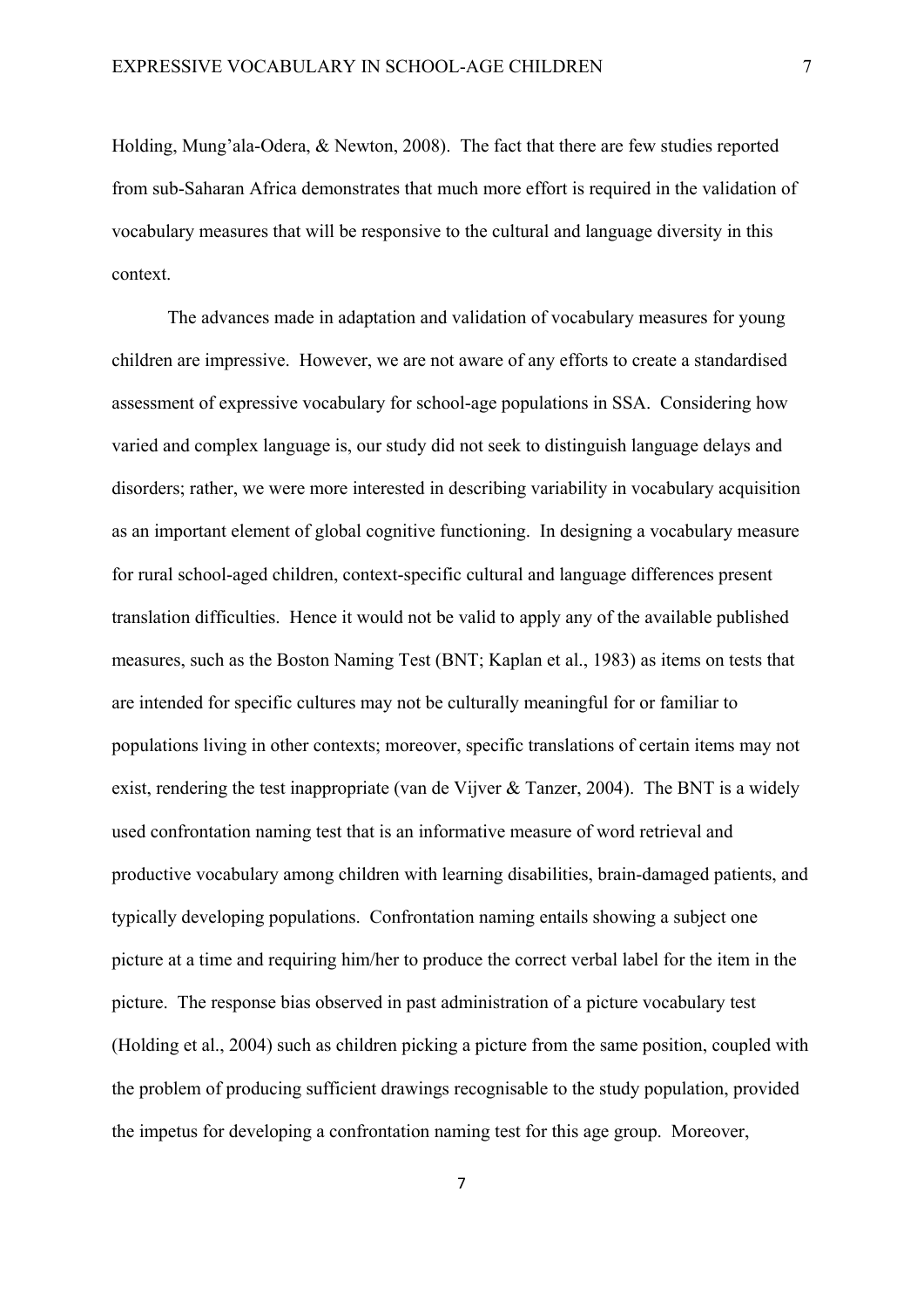confrontation naming is particularly sensitive to subtle brain injury (Cheung, Cheung, & Chan, 2004; Jordan & Ashton, 1996), making the BNT suitable for use among an apparently normal population that may be susceptible to the effects of central nervous system infections (for e.g. malaria, meningitis and neonatal sepsis) that are endemic to the study area. And although different versions of the BNT have been widely used to investigate naming or word retrieval (Kim & Na, 2008; Miotto, Sato, Lucia, Camargo, & Scaff, 2010; Storms et al., 2004; Tatsuta et al., 2013), these past studies have highlighted the limitations in cross-cultural applicability of the test. Our primary aims were therefore to establish the psychometric properties of the developed measure of expressive vocabulary, examine sources of variability in vocabulary acquisition, and investigate associations of children's vocabulary scores with non-verbal reasoning and educational achievement.

#### **Method**

The data in the current study were derived from a larger cross-sectional study on the development of appropriate methodologies to assess executive functions, motor skills and the home environment in school-age children in a rural district. To satisfy the inclusion criteria for the main study, children had to speak one of the local dialects or Kiswahili as their first language; demonstrate physical ability to perform the tasks; and, be resident within the study area.

In this section, we first describe the development of the confrontation naming test – the Kilifi Naming Test (KNT). We then explain how we established the psychometric properties of the KNT in terms of its reliability, validity and sensitivity.

# **Study setting**

The study was conducted in the former Kilifi District (currently known as Kilifi County) that constituted the former Coast Province in Kenya. Over 80% of the county's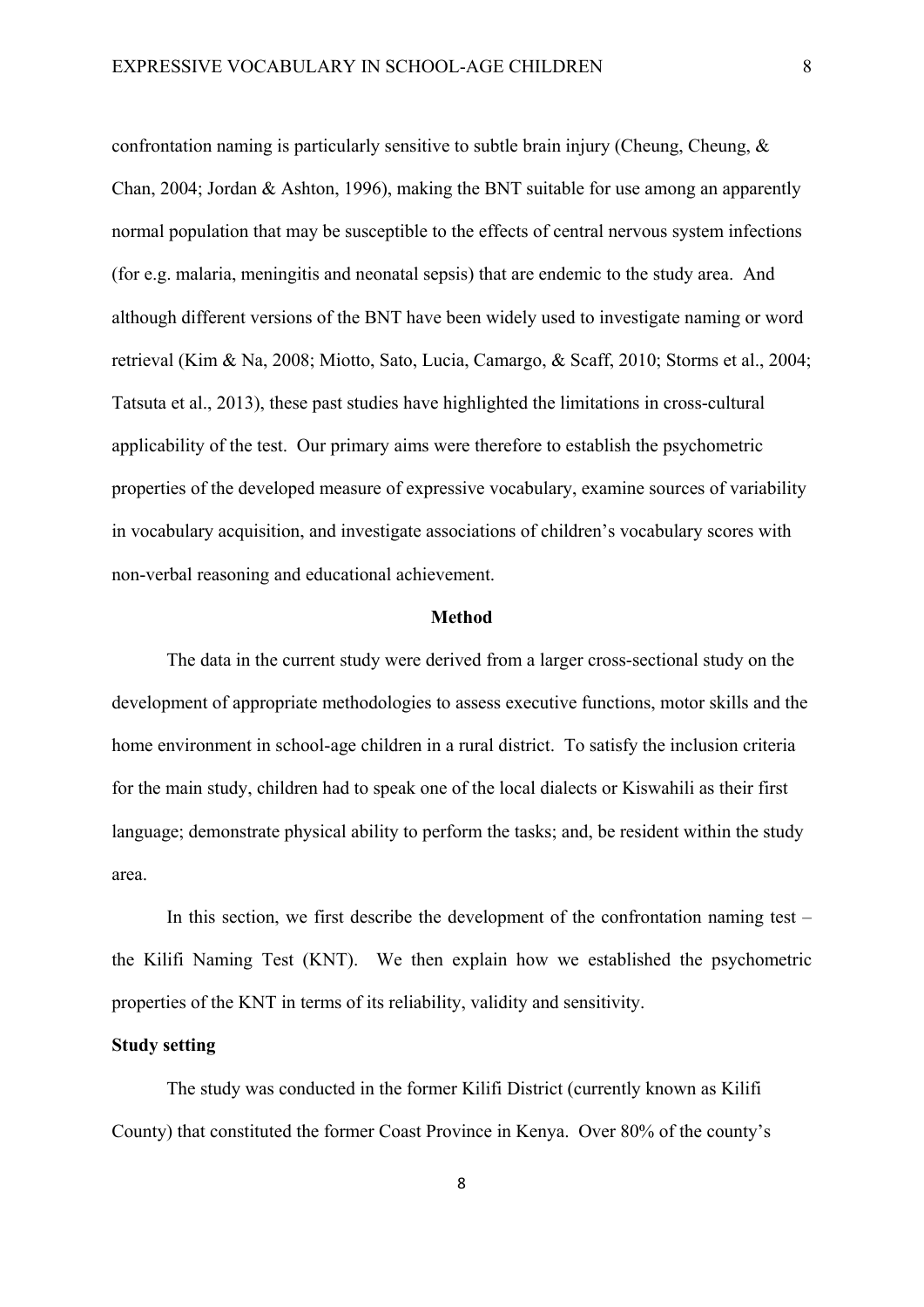inhabitants belong to the Mijikenda ethnic group, which comprises nine sub-groups with similar dialects closely related to Kiswahili, the lingua franca and country's national language. Approximately 50% of the labour force is engaged in subsistence farming mainly growing maize, cassava and cowpeas. A few engage in livestock farming of cattle, sheep and goats. Coconuts, cashew nuts and mangoes are the main cash crops (Kahuthu, Muchoki, & Nyaga, 2005). The majority of the population (70.8%) experiences absolute poverty (Commission on Revenue Allocation, 2013), manifest as limited access to basic needs, and an inability to meet the minimum cost of food and non-food items essential to sustain life (Kahuthu et al., 2005). High poverty levels are also associated with school drop-out, deteriorating health conditions and poor literacy levels (Kahuthu et al., 2005). The average literacy level in the county is 68.2% (Commission on Revenue Allocation, 2013), which compares poorly with the national rate of 83.9% (UNESCO Institute for Statistics, 2011). About 21% of the population has never attended school, with the greater proportion being women.

Family structure is largely collectivist, with extended families including members of several generations, living together in homesteads comprising four to ten mud-walled thatched houses. More recently brick-walled and iron-roofed houses have become more common. It is imperative to point out some salient features of the setting within which the study was conducted as these may have had a covert influence on the vocabulary development of children. Boys have more unstructured time than girls and most of their time is spent unsupervised outside the household. They thus have more opportunities for social play with same-gender peers (Awiti, 2011; Wenger, 1989). Girls on the other hand spend more time with older females within the homestead engaged in chores such as looking after infants and toddlers (Wenger, 1989). Such activities are unlikely to promote vocabulary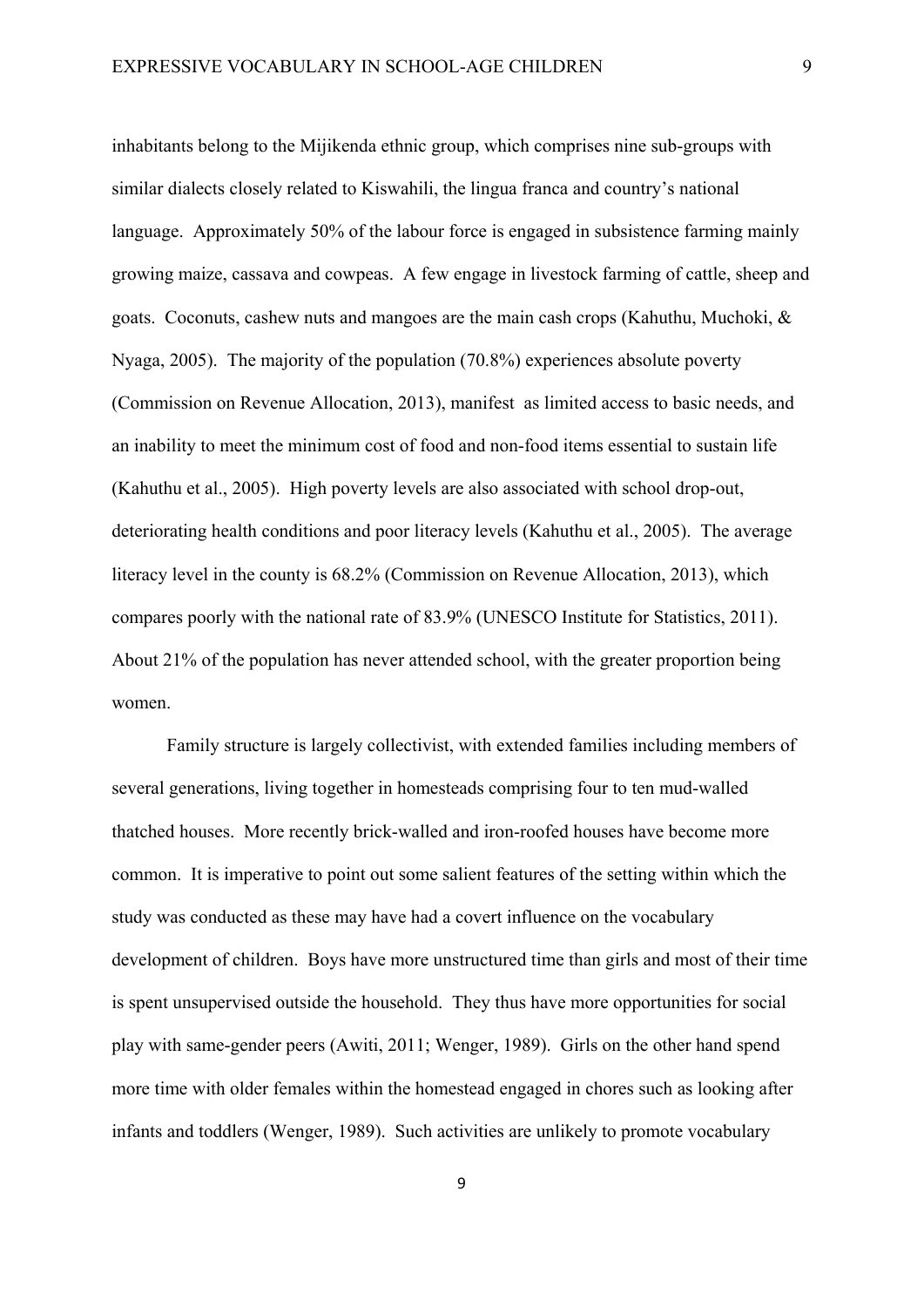development. It is not unusual for a child growing up in this context to learn three different languages – their mother tongue, Kiswahili the national language and English, the language of instruction in elementary schools. Traditionally as in most African societies, a child is expected to be obedient, quiet and undemanding in the presence of adults and talkativeness is frowned upon (Nyasani, 1997). Children could not initiate conversations and were taught to avoid asking adults questions as it would seem as though they were challenging them and attempting displays of superior knowledge. Adults rarely engage in any play activities with children (Mbise & Kysela, 1990) as most adult-child communication is for the purpose of giving instructions (Wenger, 1989).

### **Participants**

We recruited children from the catchment area of five local schools distributed across neighbourhoods in the district ranging from sparsely populated (64 persons/sq.km compared to the district average of 114 persons/sq.km) to densely populated (325 persons/sq.km) semiurban areas. Children in school and out of school were included in the sample. A description of the full study sample is presented in Table 1. A total of 308 children (51% girls,  $n = 160$ ) were included in the tool development ( $n = 100$ ) and validation process ( $n = 208$ ) of the current study. Their ages ranged between 5 and 13 years (*M*, *SD* = 9.08, 1.12). Nearly one quarter (n = 74) of the sample had linear growth retardation (or stunting) while 11.4% (n = 35) had no schooling experience. Within household status, more than one third (39.9%,  $n =$ 123) fell into the category of 'least wealthy' (Level 1). The derivation of the household wealth index is explained in a later section.

# **Ethical considerations**

The Kenya Medical Research Institute/National Ethics Review Committee (KEMRI/NERC) provided ethical clearance for the study. Permission to visit schools was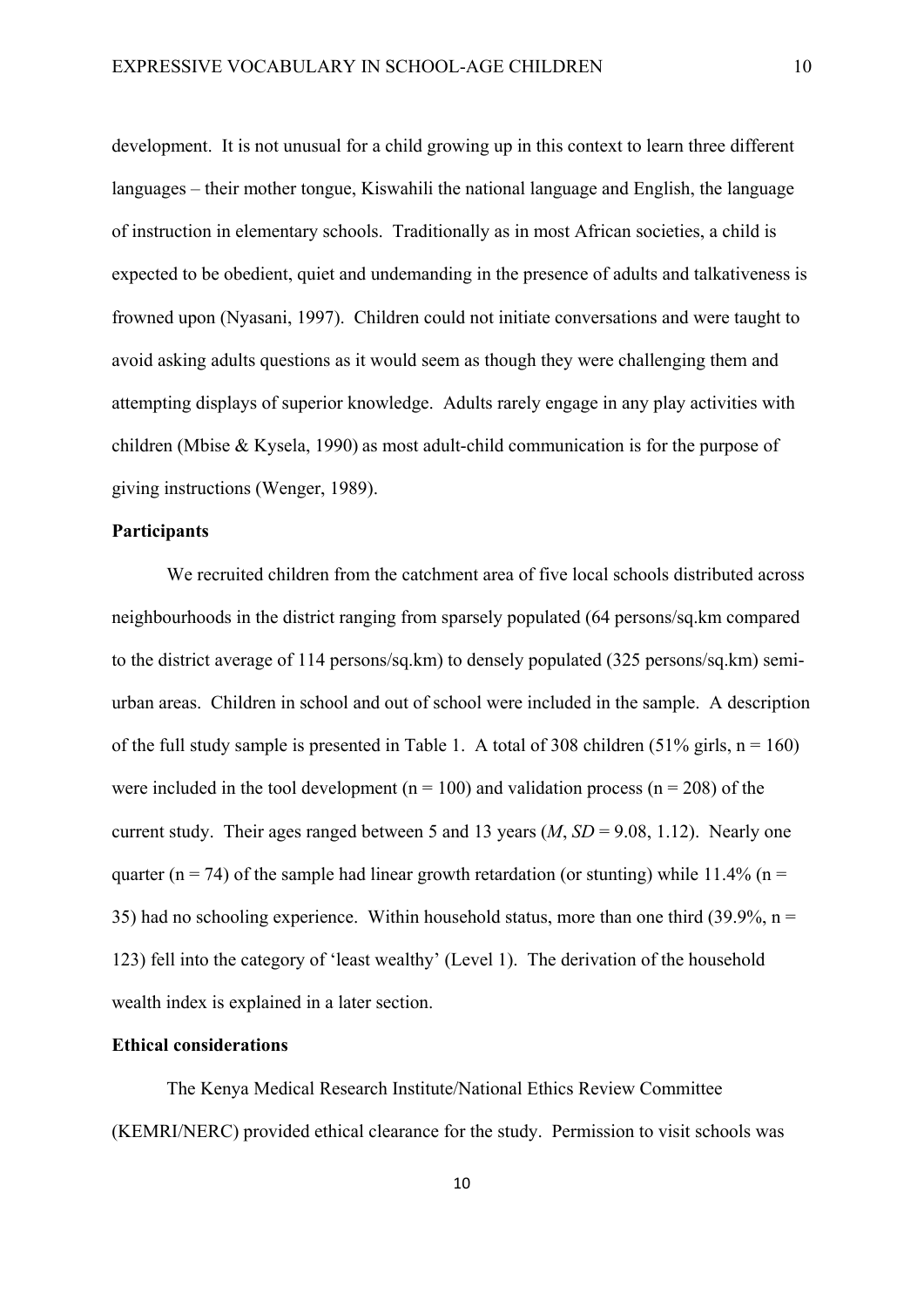obtained from the District Education Office. We explained the purpose of the study to the head teachers of selected schools and then sought their permission to recruit children. We also held meetings with community leaders, elders, and parents (and guardians) of selected pupils to explain the purpose of the study. We presented information regarding the study in the language with which parents were most familiar. After each meeting, a screening questionnaire was administered to parents/guardians to establish if selected children met the study's eligibility criteria. We then obtained written informed consent for their children's participation. We explained the nature of the assessments to the children prior to test administration. All the selected children assented to their participation in the study.

### **Procedures**

**Development of the confrontation naming test.** We developed a confrontation naming test similar to the BNT in terms of structure, administration and scoring that would be appropriate for school-age children (eight years and above). The BNT also provided an appropriate framework for length, and was used to suggest possible categories of words. In designing the test, we had a number of objectives – that the test would: be simple and quick to administer; require no specialised equipment; and, elicit clear, responses that are easy to record.To develop the test, we followed the 4-step systematic test adaptation procedure outlined by Holding and colleagues (2009).

*Step 1 – Construct definition.* An extensive review of existing literature did not reveal any studies reporting the concept of confrontation naming within the sub-Saharan African context. We therefore obtained a simple definition – the ability of children to name common words depicted through pictures presented to them – from a reference book.

*Step 2 – Item pool creation.* We identified a list of words that would be suitable for creating a measure of vocabulary development in a rural community of school-age children.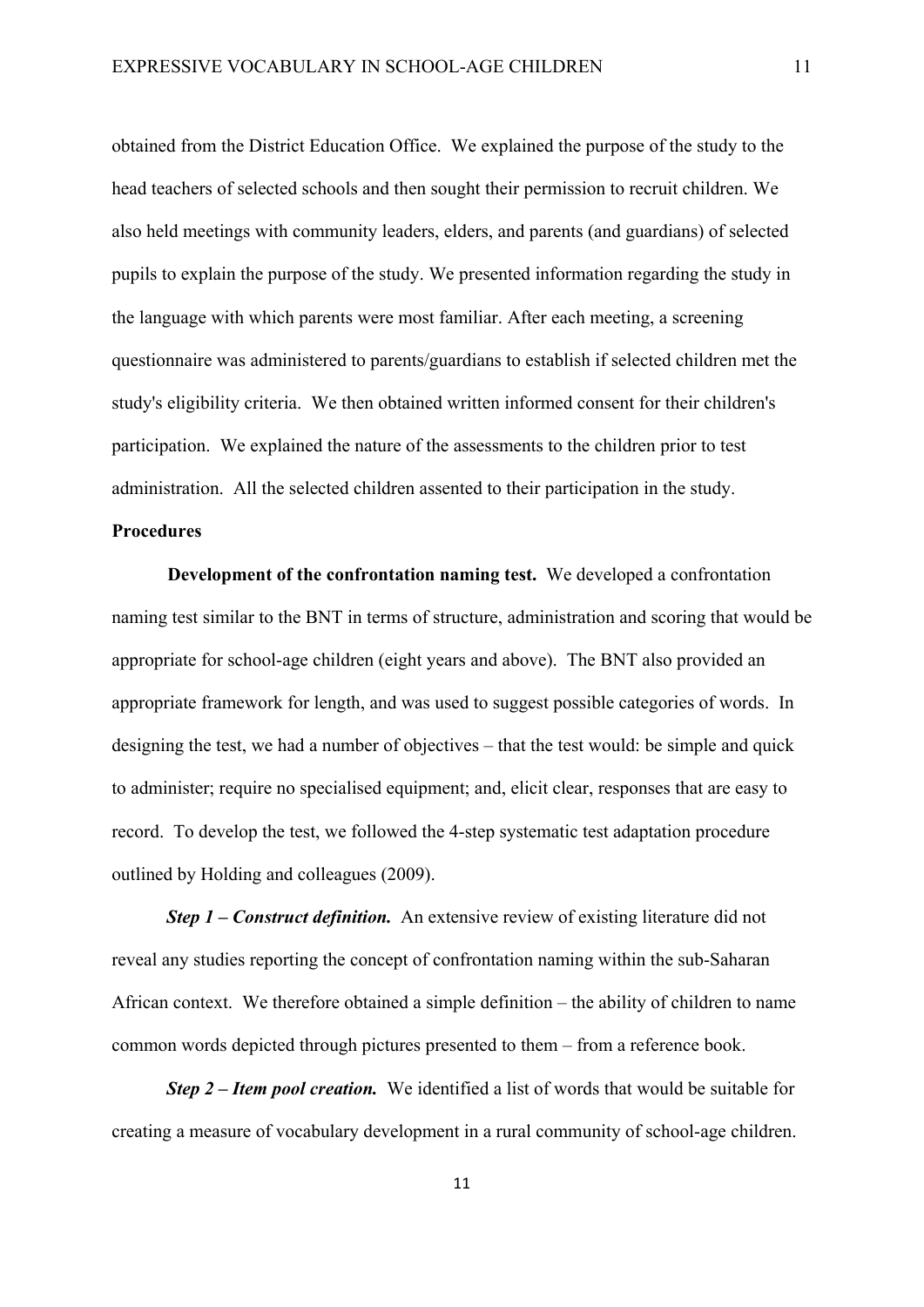Figure 1 summarises the procedures followed in creating the item pool and provides details of the number of participants included at each stage. We supplemented words from existing measures of child development based on previous research (Carter et al., 2006; Carter et al., 2005; Holding et al., 2004) with words obtained from surveys of children's language. In one of the surveys, 176 schooling and out-of-school children whose ages ranged between 5 and 17 years were asked to list as many words as they knew in any language (the local language, Kiswahili or English). We also considered the input of 54 community members and an 'expert panel' comprising a psychologist, a nurse, an educationist and a linguistics professional.

*Step 3* **–** *Developing the procedure and training examiners***.** In the next stage, we formulated semantic stimulus cues. These were phrases used to prompt the respondent to produce a correct response if they were not able to name a picture accurately. For example, if the child misperceived a saucepan as a cup, s/he would be given the cue that the item was used "for cooking"). The appropriateness and utility of these stimulus cues was then tested on a group of children by presenting the pictures first, with and then, without stimulus cues. Some of the stimulus cues were rewritten to improve clarity. In most cases, the frequency of correct responses was higher when the items were presented with stimulus cues. We then developed a list of acceptable responses for each item to reduce ambiguity in scoring as multiple possible names would make it difficult to score an item reliably.

We trained four local child development assessors to administer and score the KNT. All the assessors had completed secondary school education and were familiar with the local dialect. At the start of the training, we explained the purpose of the study, and the importance of adhering to the tool administration protocol. This training ensured that the test was consistently administered in a standardised manner by all assessors. The assessors were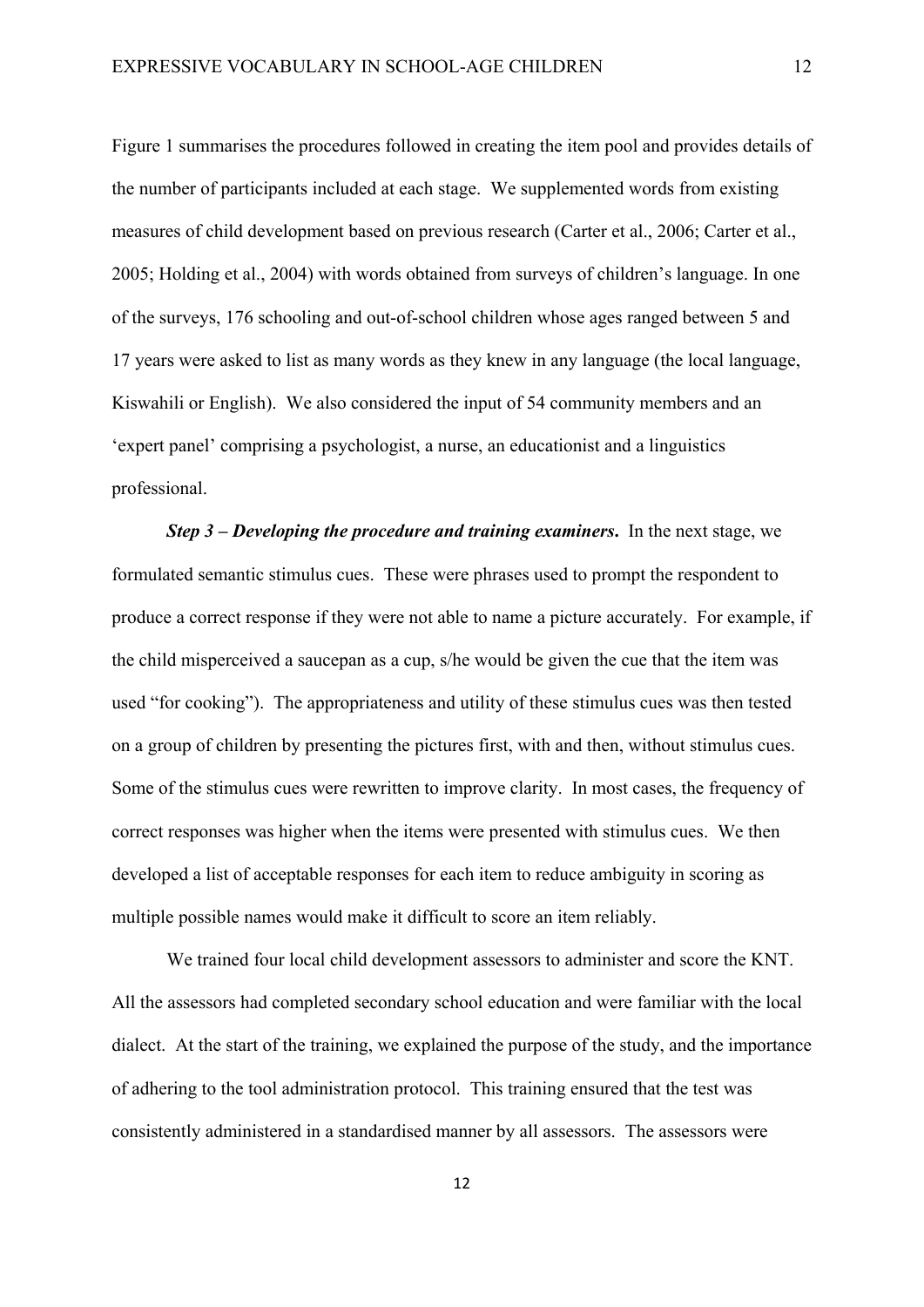provided opportunities for practice among themselves, and with non-study children under the direct supervision of the first two authors. They received feedback on how to improve their test administration techniques until they got to a level where they were well-versed with the procedures. As explained in the procedures followed for the larger study (Kitsao-Wekulo, Holding, Taylor, Abubakar, & Connolly, 2013), observations on tool administration continued until more than 90% agreement with any one of the trainers was reached by each assessor.

*Step 4 – Evaluation of developed schedule.* Sixty items were tested on 75 non-study children and then ordered according to frequency of correct responses. These items were then administered to the first 100 children (according to the identification numbers assigned to them) enrolled in the current study. Fifteen items that were found to be too easy (more than 90% correct responses) were taken out of the list. Slightly more difficult items  $(N = 19)$ were then tested on another 16 non-study children. The easy items that were discarded from the original list were replaced with sixteen of these difficult items. In total, 191 children participated in this evaluation. The final version of the KNT had 61 items ordered according to their difficulty level. The names of the objects range in difficulty from simple, high frequency words (easy) to rare words with low frequency (difficult) of occurrence.

**Validation Study.** The 61 items of the KNT were administered as part of a neuropsychological battery to 208 children from the main sample. (These children were not included in the process of developing the KNT as described in Step 4 of the adaptation procedures). The full battery (See Appendix for a brief description of the tests) comprised tests of executive function, verbal and working memory, verbal/visual selective reminding, learning, auditory and visual sustained and selective attention, and non-verbal reasoning. The battery did not include any other measures of expressive language. The tests were modified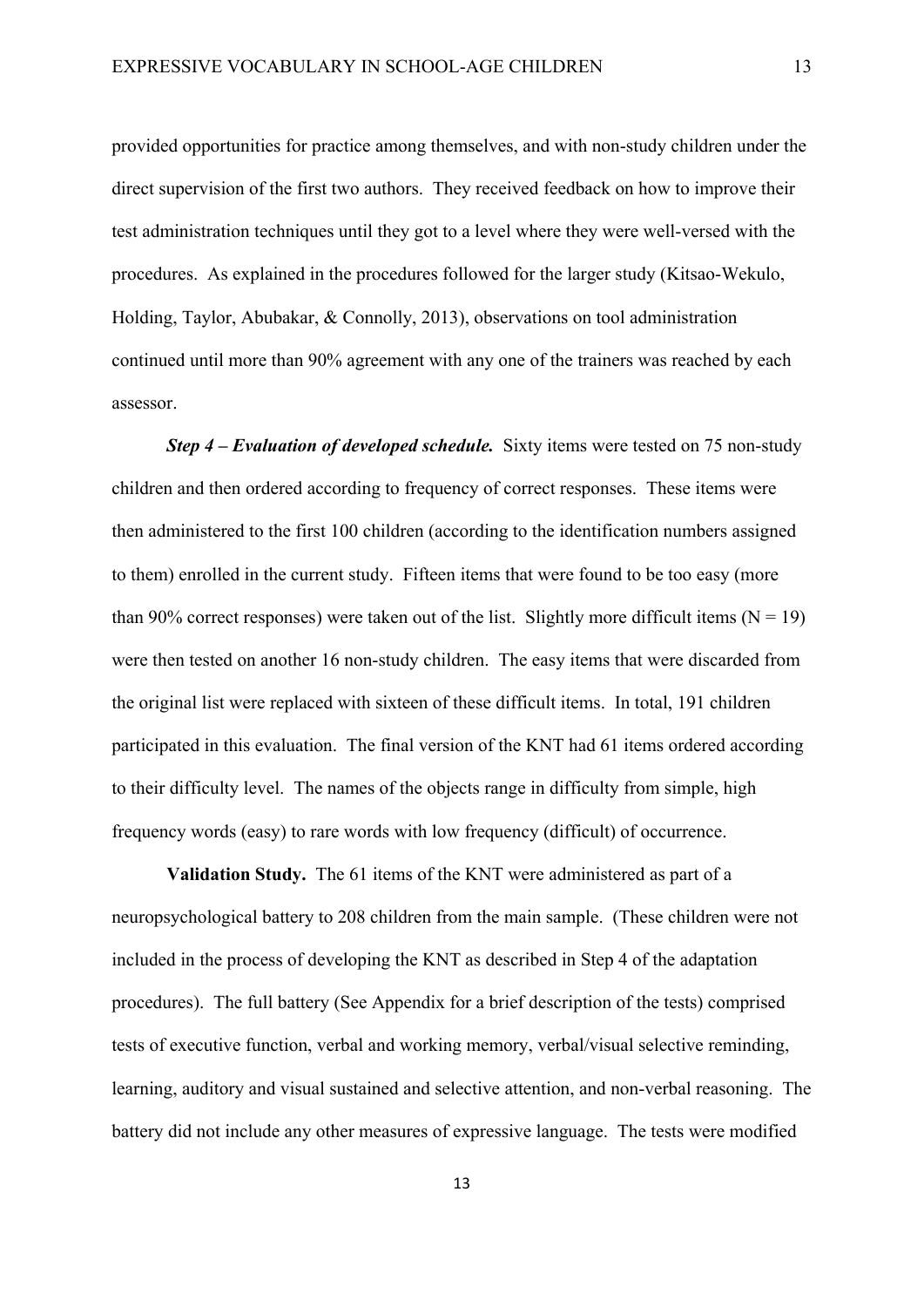for cultural and linguistic appropriateness (See Kitsao-Wekulo et al., 2013, for a detailed description of test modifications made and test administration procedures followed) and the battery was on average administered in a single session of approximately 2-hour duration, including two 10-minute breaks. In order to maximize participation, testing was conducted using an interactive play-like style which has been found suitable for children having little experience with standardised testing or where a significant proportion does not attend school (Alcock et al., 2008; Holding et al., 2004; Kitsao-Wekulo et al., 2013; Nampijja et al., 2010).

*Administration of the KNT.* In the KNT, the child is asked to spontaneously give one-word responses when presented with a black and white line drawing of a familiar object. The assessor pointed to a picture or part of a picture which the child was required to name. Testing was conducted within a room or in a quiet outdoor location at a school near the child's home. All children were tested individually but within sight of other children to minimize test anxiety. The items were administered to children in a standard order beginning with item 1. A stimulus cue was provided when no response was given, the child stated that s/he did not know the name or the item was incorrectly perceived. No time limits were imposed for responding. Similarly to the cut-offs used in the original procedure for the administration of the BNT (Kaplan et al., 1983), if a child failed to correctly name any objects on six consecutive trials, the test was discontinued. Several children ( $n = 167$ ; 80.3%) met the criteria for discontinuation. The test took between 10 and 20 minutes to administer. A second administration of the KNT was completed within 6-8 weeks of the first assessment.

*Scoring.* If a child provided the correct response, i.e. the name of the item as indicated on the record sheet, the assessor recorded 'C' on the record sheet. An erroneous response that was spontaneously corrected before any cue was provided was also scored as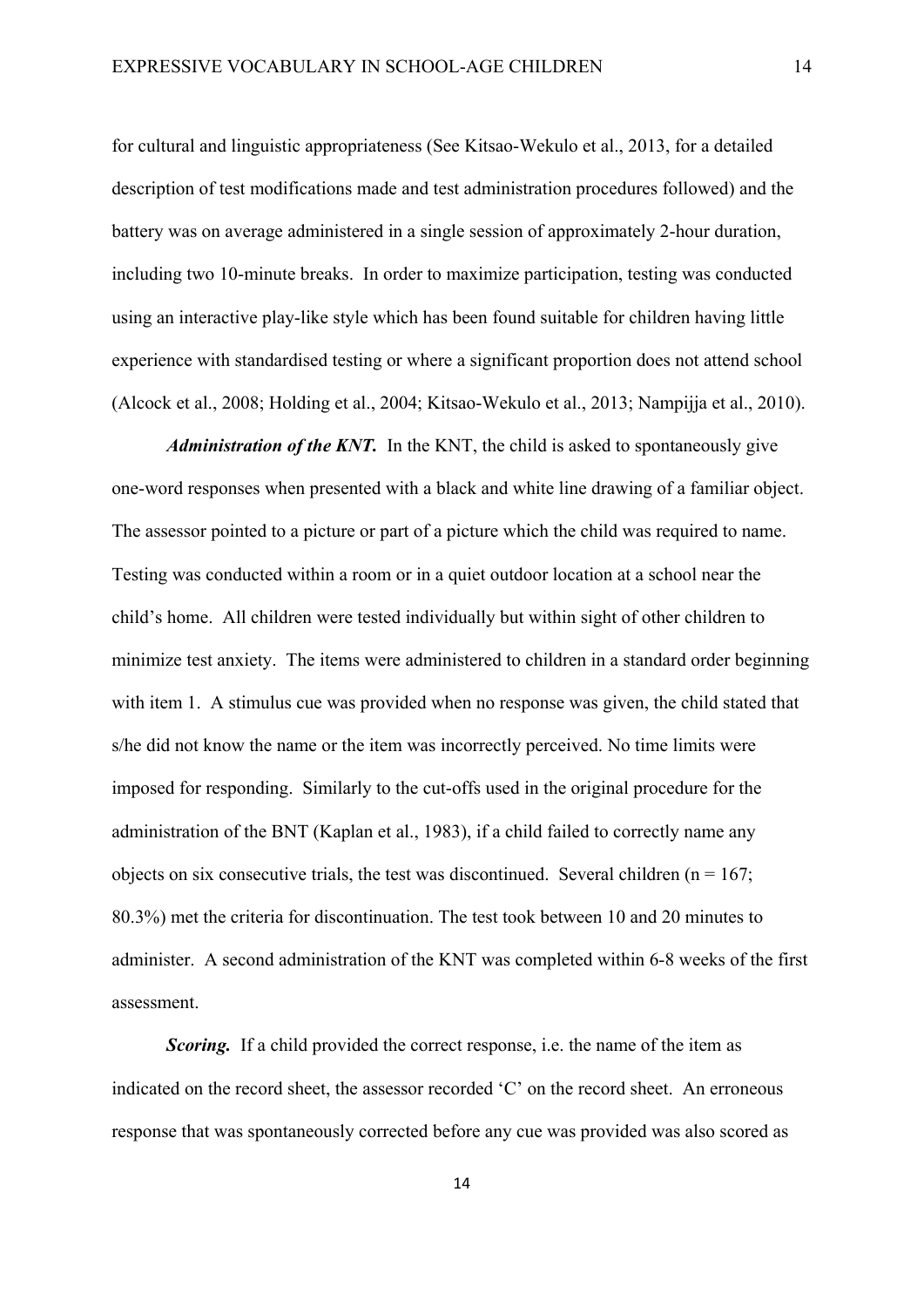correct. In addition, a score was awarded when the child responded correctly after the cue was provided. Credit was given for a correct answer in any one of three languages – English, Kiswahili and the local dialect. Making provisions for responses in different languages is especially important in settings where children grow up using several languages (Alcock et al., 2008) as they are likely to pick up vocabulary terms in more than one language. A score of '1' was awarded for all correct responses. If provision of a stimulus cue did not result in a correct answer, i.e. the child's response differed from the names specified on the record sheet, the word that was produced by the child was recorded verbatim as a non-target word response. All scoring was checked by the assessor who administered the test and then crosschecked by a second assessor. Any disagreements were resolved through discussions. The final score was calculated by summing the number of spontaneously correct items with the number of correct items following a stimulus cue. The maximum score was 61.

*Other Variables.* Information on child gender, age, school experience (number of years that child has attended school), and household wealth was collected using a structured interview form. Birth records were used, where available, to confirm the child's date of birth. For the purpose of the current study, an age variable in 6-month increments was created. School experience was classified according to three categories – no school (non-schoolers), between one and two years of school (recent attenders), and more than 2 years of school (longer-term attenders). A composite index of household wealth that divided the sample into three approximately equal groups – least wealthy (Level 1), moderately wealthy (Level 2), and the most wealthy (Level 3) – was derived from six socioeconomic indicators: maternal and paternal education, maternal, and paternal occupation, type of windows in the child's dwelling and ownership of small livestock. The wealth index score was calculated by summing the values assigned to each of these indicators as detailed by Kitsao-Wekulo and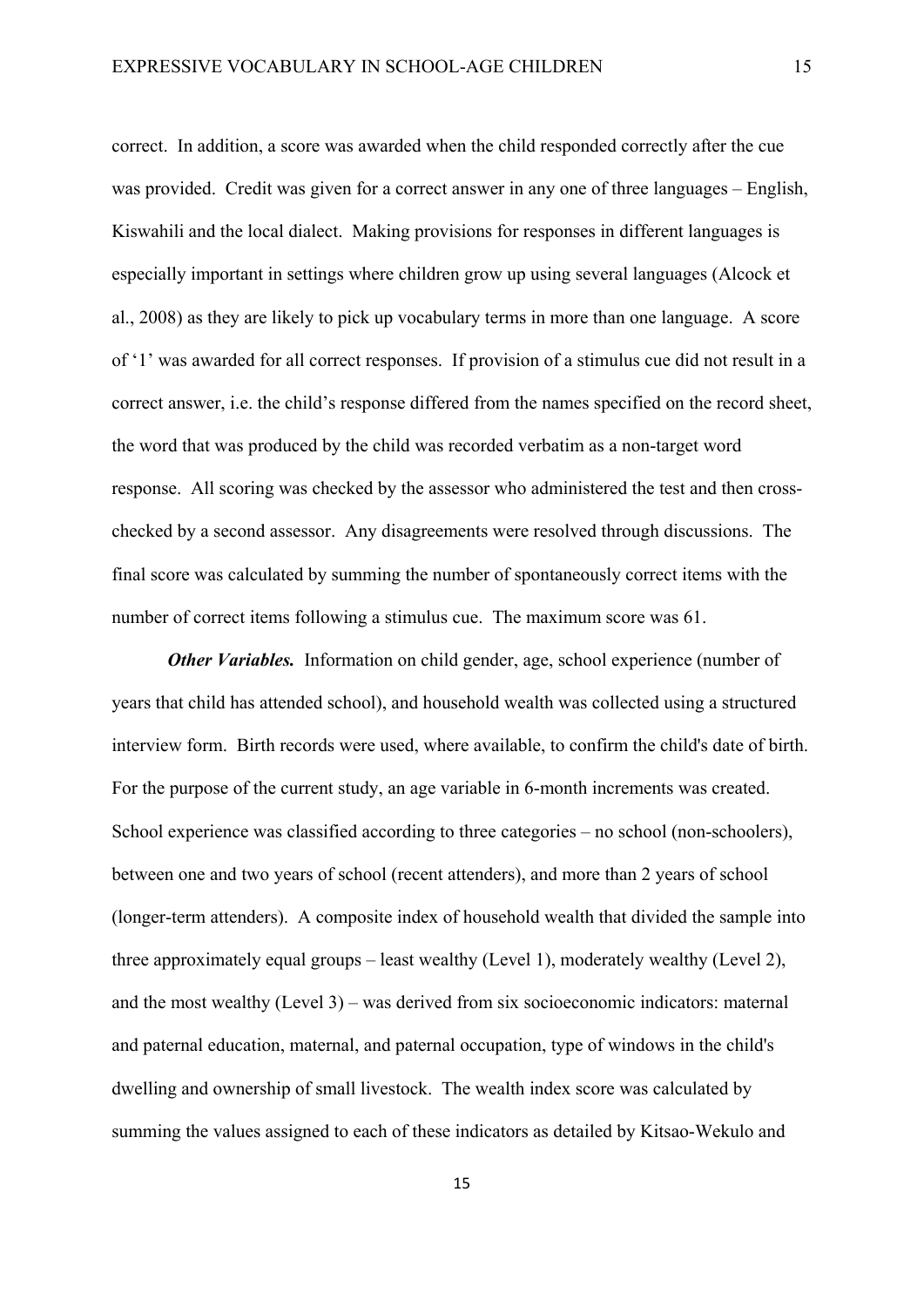colleagues (2013) in an earlier study. Using a stadiometer, we measured children's heights to the nearest centimetre to calculate their nutritional status designated as with or without linear growth retardation. Linear growth retardation, a marker for nutritional status, was defined as height that was more than 2 standard deviations below levels predicted for age according to the World Health Organization (WHO) reference curves for school-aged children (World Health Organization, 2007). Area of residence was characterized as rural or urban according to the most common settlement within the school catchment area.

To quantify reading skills, we administered reading (letters, words and sentences) tests (Bhargava, Jukes, Ngorosho, Khilma, & Bundy, 2005) to a subset of 135 children in our study sample. In the reading task, children were required to select real letters, words and sentences from lists which included fake forms. This test was designed to measure children's comprehension and the scores were adjusted for incorrect answers. We summed the scores across reading tests to obtain the reading score.

A modified version of the Coloured Progressive Matrices (CPM: Raven, Court, & Raven, 1998) test was administered as a measure of non-verbal reasoning. In the CPM, the child is required to complete a pattern by selecting the appropriate missing symbol from a set of six alternatives. A detailed description of this test is provided in the appendix.

## **Analysis**

A descriptive analysis of the background characteristics and distribution of scores was conducted. Item difficulty, defined as the percentage of correct responses for each item, was assessed to determine whether the items included on the test had appropriate difficulty levels (easy, medium, hard). Internal consistency and test-retest reliability of the KNT were quantified using the intraclass correlation coefficient (ICC). The Pearson product moment correlation coefficients (Pearson *r*) were computed to examine the relationship between the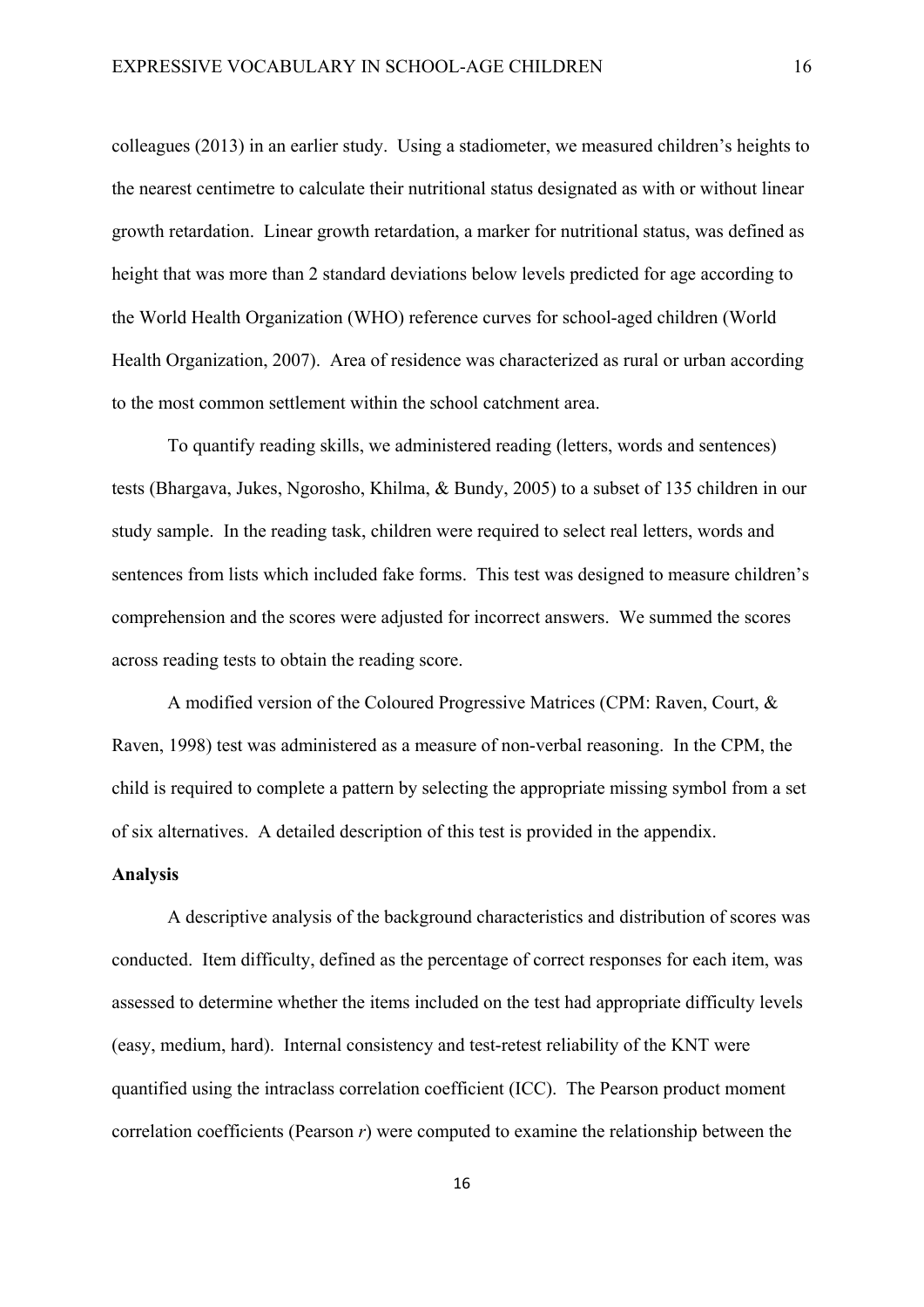KNT and non-verbal reasoning (CPM), and the KNT and reading skills. These associations were used as measures of convergent and concurrent validity, respectively.

As there were significant effects of maturational changes on performance (Figure 3), the KNT scores were regressed against age to produce age-corrected scores. Using the standardized KNT scores as the dependent variable, hierarchical linear regression analyses were conducted to understand which among the independent (background) variables (age, gender, nutritional status, household wealth, school experience and area of residence) explained the observed variance in KNT scores, and to explore the forms of these relationships. In the first step of the hierarchical regression, we inserted school experience and area of residence in a stepwise fashion as the main predictors. In the second step, we inserted household-level variables (household wealth and nutritional status) as these have been shown to have an influence on vocabulary scores. The third step involved entering the child-level characteristic (gender) as a predictor. Our justification for entering the variables in this order was based on the strength of the associations between the variables and KNT scores. The proportion of variance in naming performance accounted for by each of the background variables was quantified using  $R^2$ . Alpha levels were set at <.05 for statistical significance.

# **Results**

#### **Descriptives and item difficulty**

Children who completed the final version of the KNT had a mean score of 20.74 (*SD*  $= 8.37$ ; N  $= 208$ ). The raw scores were normally distributed. The total number of correct responses was counted for each of the items (Table 2). Examples of some of the pictures that the children were required to name are provided in Figure 2. Overall,  $96.7\%$  (n = 59) of test items were named correctly by at least one child. The KNT had six extremely easy items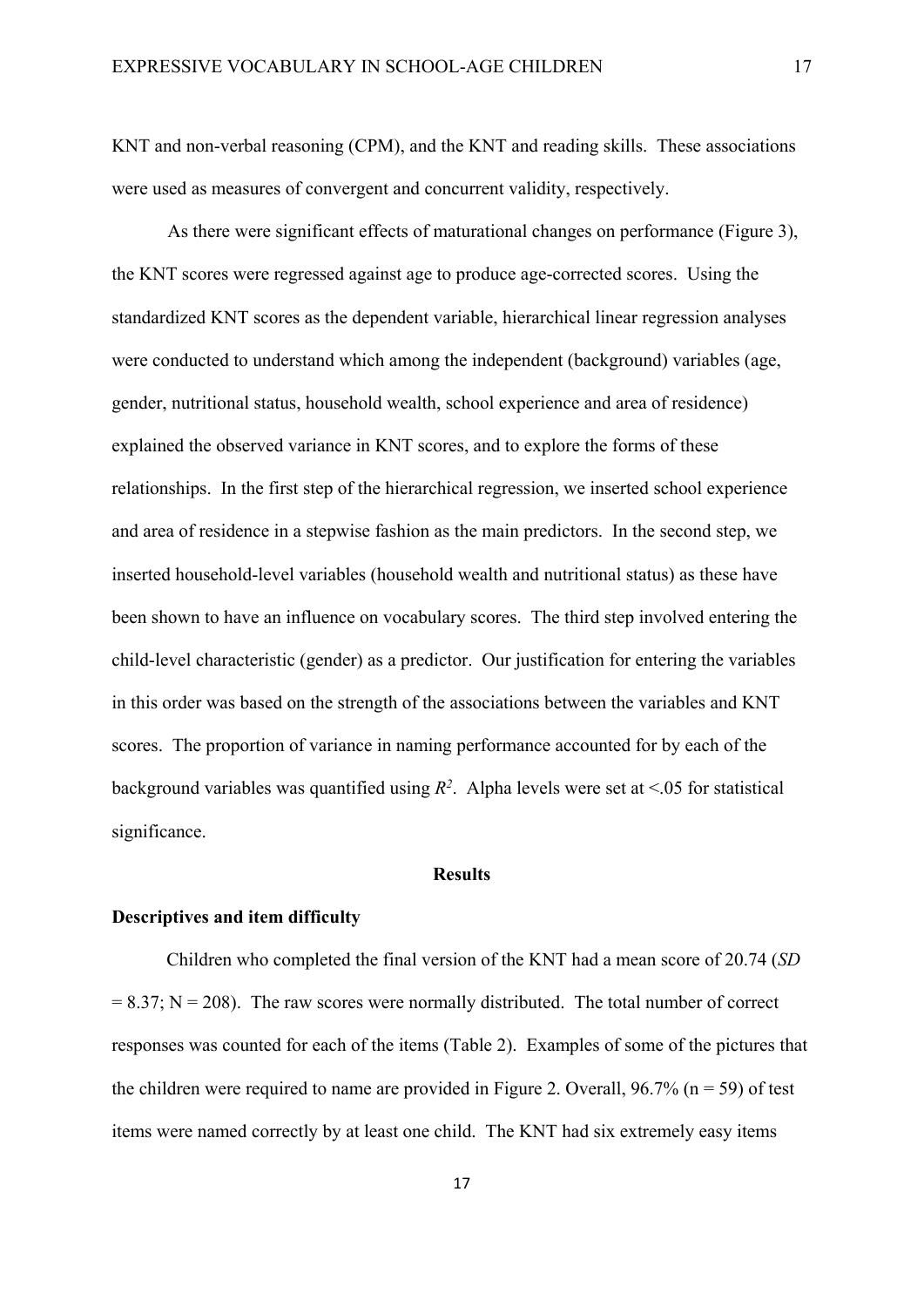(which were named accurately by 90% or more of the children), seven very easy items (between 60% and 89% answered correctly), and 10 moderately easy items (named accurately by 40% to 59% of all children). Ten items were moderately difficult (named accurately by 20% to 39%), 21 items were very difficult (named accurately by between 2% and 19%) while two items were extremely difficult (none of the children responded correctly on these items).

#### **Reliability and validity**

The KNT had an internal consistency coefficient of .905 and a test-retest reliability level of .957. A moderate correlation,  $r = .43$  ( $p < .001$ ) was recorded between language (KNT) and non-verbal reasoning (CPM) scores. There was a weak correlation between the KNT and the reading score,  $r = .18$  ( $p = .022$ ).

#### **Hierarchical regression analysis**

The results of the hierarchical regression analysis produced four models. All the models were statistically significant: Model 1,  $F = 39.450$ ,  $p < .001$ ; Model 2,  $F = 41.797$ ,  $p$  $\leq$  .001; Model 3,  $F = 21.952$ ,  $p \leq 0.001$ ; and, Model 4,  $F = 18.356$ ,  $p \leq 0.001$ . The regression analysis in Step 1 showed that school experience,  $\beta$  = .443,  $t(304)$  = 8.281,  $p < .001$ , contributed significantly to vocabulary development, accounting for 11.5% of the variance observed in KNT scores. The more years of schooling children obtained, the better their performance on the KNT. Area of residence was also a significant predictor which accounted for an additional 10.1% of the variance,  $\beta$  = -.335,  $t(304)$  = -6.261,  $p < .001$ . Children living in the rural areas of the study context had higher KNT scores than those living in urban areas. The results from Step 2 showed that nutritional status had a marginally significant effect on KNT scores,  $\beta$  = .102,  $t(303)$  = 1.931,  $p$  = .054. Even though children without linear growth retardation had slightly higher scores than those with linear growth retardation, the effect of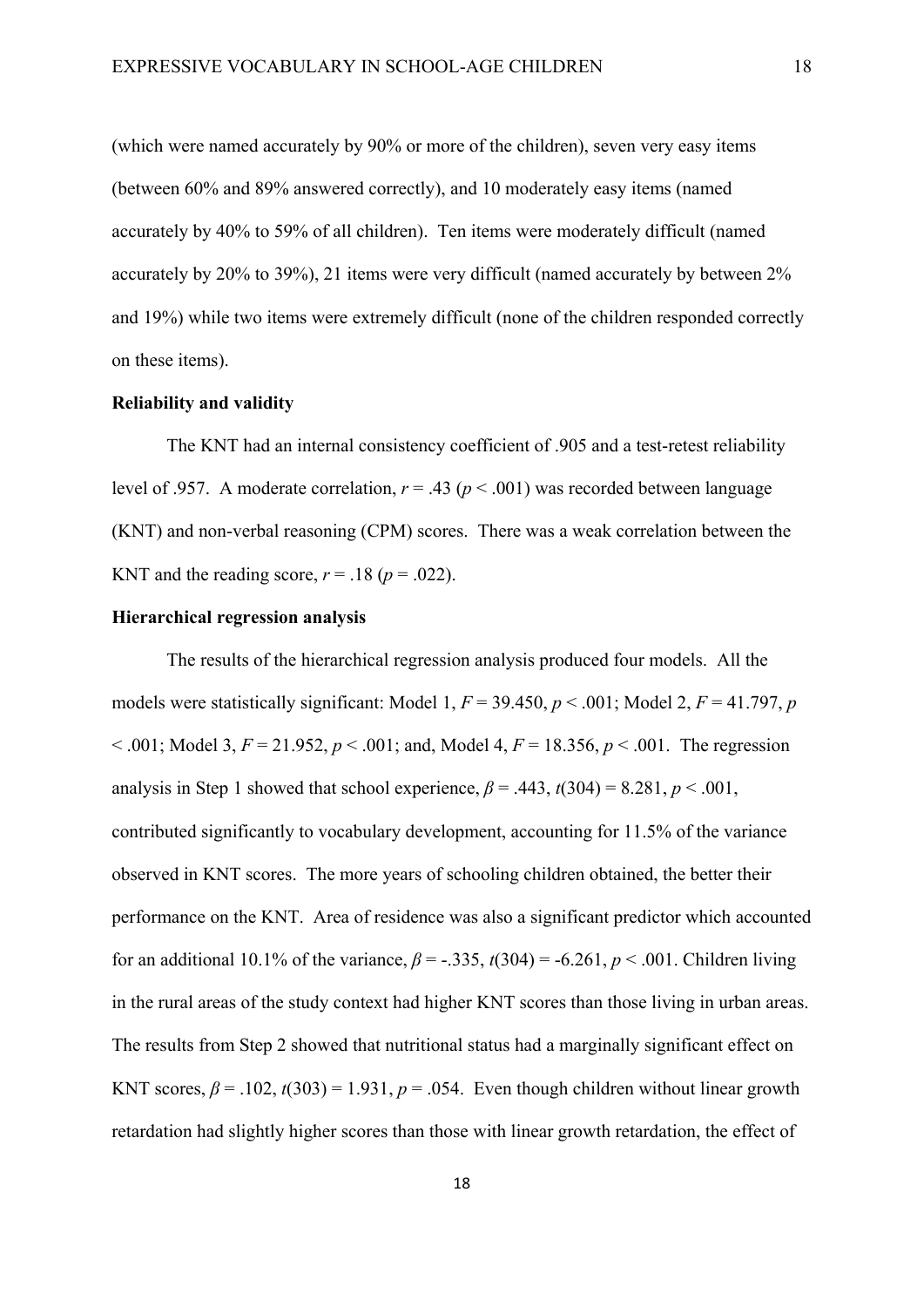nutritional status was small and explained only 1% of the variance. The addition of gender in Step 3 resulted in the final model which showed that boys performed slightly better than girls. However, gender did not have a significant effect on KNT scores, and explained only an additional 0.8% of the variance. With all variables included in the model in Step 3, school experience,  $\beta = .410$ ,  $t(302) = 7.001$ ,  $p < .001$  and area of residence,  $\beta = -.338$ ,  $t(302) = -$ 6.362,  $p < .001$ , remained as significant predictors and together accounted for 23.4% of the variance observed in KNT scores (Table 3).

#### **Discussion**

The primary aim of the current study was to develop a psychometrically-sound measure of expressive vocabulary for use in a resource-limited setting. In order to assess expressive vocabulary, we chose to use confrontation naming. First, the measures used to assess confrontation naming tap cognitive skills such as encoding and retrieval (Cheung et al., 2004; Halperin, Healey, Zeitchik, Ludman, & Weinstein, 1989; Jordan & Ashton, 1996). Secondly, expressive vocabulary tests show strong relationships with other aspects of oral language and therefore more accurately reflect emergent literacy (Malvern & Richards, 1997). For instance, reading vocabulary was found to be highly correlated with BNT performance (Hawkins, Sledge, Orleans, Quinlan, & Huffman, 1993), while other studies have reported that expressive vocabulary (as measured by the BNT) accounted for significant variance in both exception word reading and reading comprehension among both children (Ricketts, Nation, & Bishop, 2007) and adults (Hall, Greenberg, Gore, & Pae, 2014). Expressive vocabulary measures can thus serve as proxies for reading comprehension specifically, and academic achievement more generally (R. C. Anderson & Freebody, 1981; Beck, McKeown, & Kucan, 2002; Cunningham & Stanovich, 1998; Dickinson & Tabors, 2001; Sénéchal, Ouellette, & Rodney, 2006). Thirdly, whereas receptive vocabulary tests do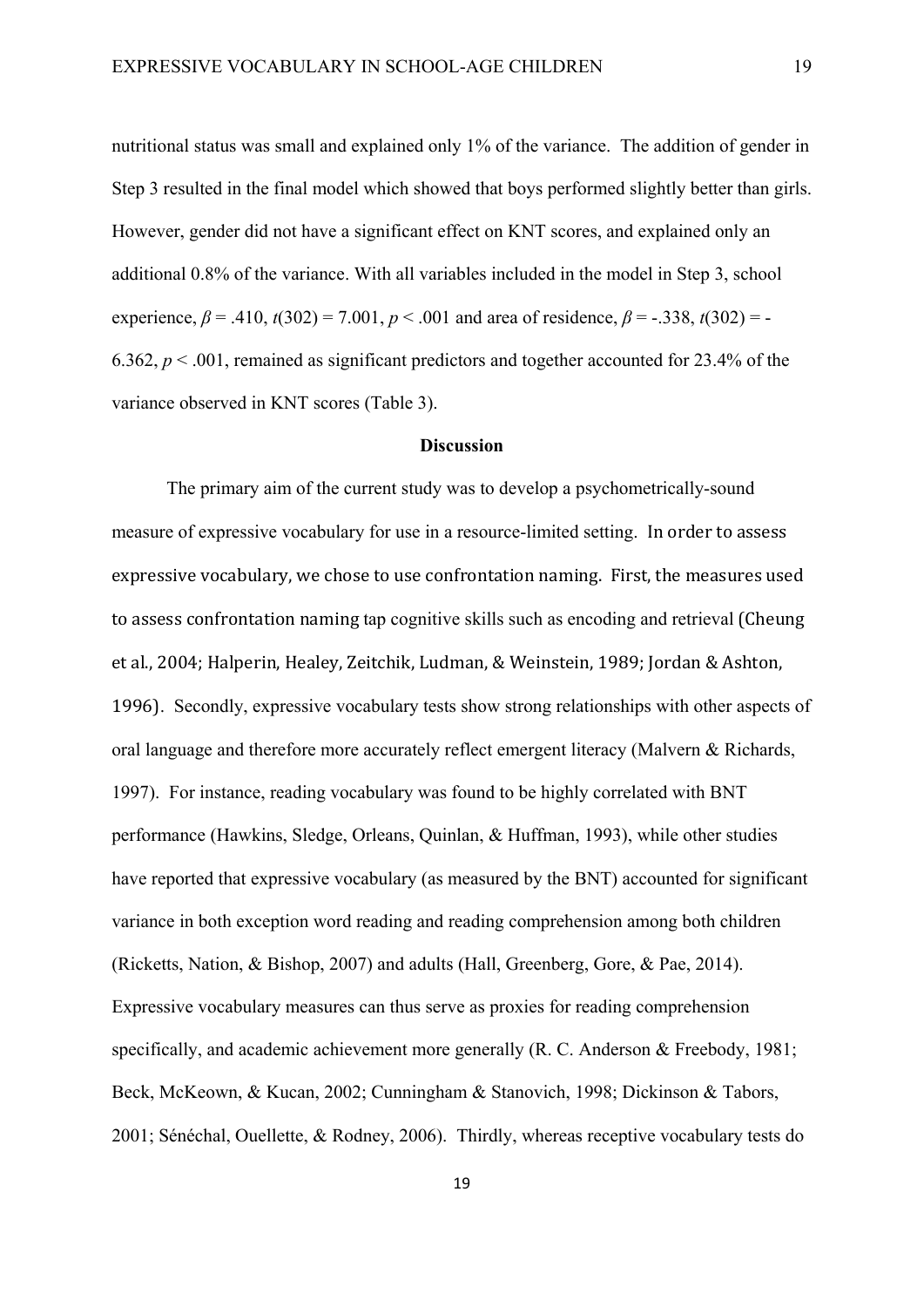not require reading, writing or speaking during assessment, they are more costly and complex to produce and require more time to administer than expressive vocabulary tests. Also, the requirement to choose from a selection of available items bears little relation to the way language is used in most real-life situations (Luo & Zhang, 2011). This may make the test format more susceptible to guessing and impulsive responding than tests requiring an openanswer format (Luo & Zhang, 2011). Fourth, we considered confrontation naming a suitable approach because compared to younger children, most school-age children possess naming abilities and are able to verbalise their responses. Furthermore, at this age children have appropriate levels of comprehension and concentration making such a method more sensitive (Clacherty & Kushlik, 2004). This procedure therefore provides a more direct assessment of vocabulary skills than would be obtained using parental reports or observation of communicative interactions. We first formulated an initial set of items based on previous research which were then refined through administrations to small, diverse groups of children. The KNT did not require reading and writing; this feature made it suitable for both schooling and non-schooling children. The test was short, relatively inexpensive and easy to administer without the need for specialised training and equipment.

The KNT scores showed a normal distribution demonstrating sensitivity to withinpopulation variance, and had an adequate difficulty level. The KNT also had excellent internal consistency and test-retest reliability levels (George & Mallery, 2003). The positive and moderate correlation between vocabulary scores (KNT) and non-verbal reasoning (CPM) demonstrated evidence of convergent validity in accordance with earlier reports (Court & Raven, 1995; Luoni et al., 2015; Storms et al., 2004). As evidence of concurrent validity, we expected that vocabulary scores would correlate strongly with reading comprehension as established in earlier reports – however, our tool only demonstrated weak correlations with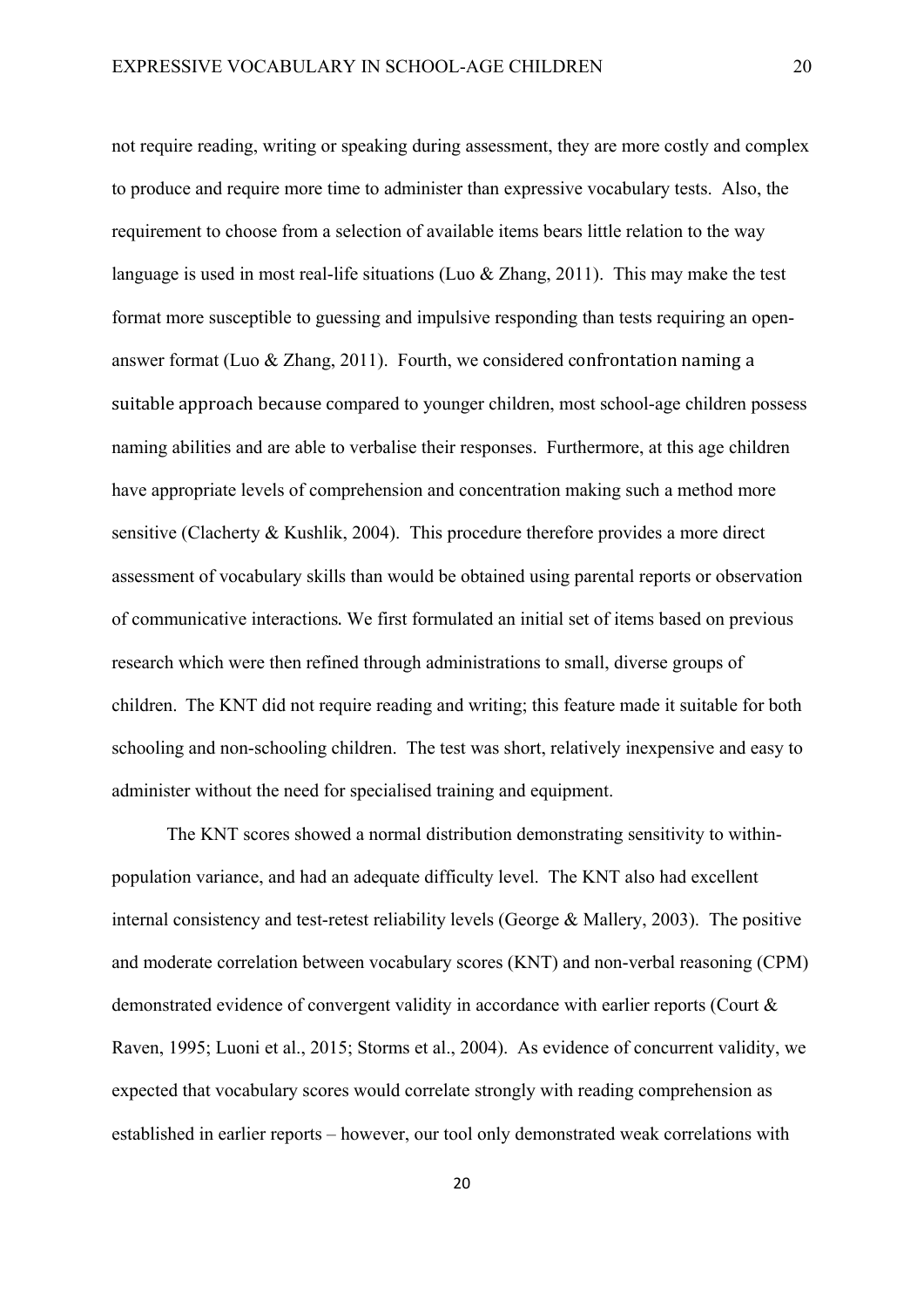reading skills. One possible explanation for the weak correlation with reading skills is the methodological differences in measurement of reading outcomes between the current study and earlier studies. Secondly, the KNT has not previously been normed on a rural school-age population and the findings may indicate that the KNT is not an accurate measure of their expressive vocabulary. A similar limitation was put forward by Hall and colleagues (2014) in their study among struggling adult readers. In addition, there may be some unknown or poorly-understood differences in expressive naming in the children sampled in the current study compared to other samples. These differences may have arisen from individual factors such as age of acquisition, or word attributes such as depictability and word frequency (Massaro & Perlman, 2017), which may influence children's ability to correctly name a target item.

Beyond simply reporting the development of a measure of expressive vocabulary for school-age children, the current study's major contribution is the examination of the sources of variability in naming performance. For one, age-related differences in vocabulary acquisition were similar to what has been reported within similar (Alcock et al., 2008) and different contexts (Storms et al., 2004; Vogt et al., 2015). These age-related differences in vocabulary scores suggest that naming ability improves with maturation as children acquire more vocabulary with increased exposure.

Second, the findings of the current study demonstrated the important role of school exposure in a predominantly non-literate setting. The positive effects of school exposure on vocabulary acquisition have also been reported in other studies within similar contexts (Alcock et al., 2008; Carter et al., 2005; Sigman, McDonald, Neumann, & Bwibo, 1991). The experience of schooling may foster certain cognitive styles (Sigman, Neumann, Carter, et al., 1989; Sinha & Misra, 1982) and promote knowledge of common and uncommon objects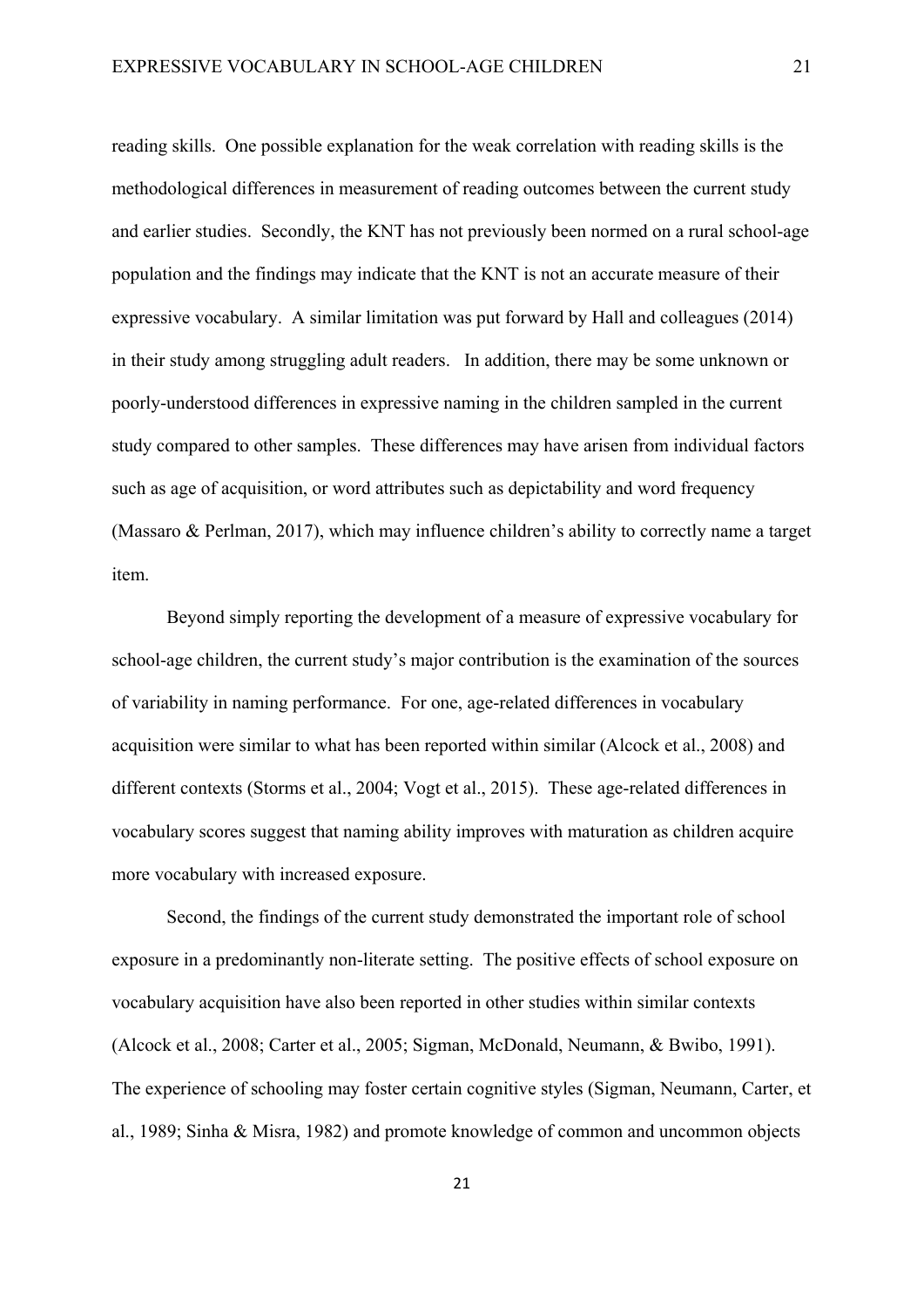(Strauss, Sherman, & Spreen, 2006). The testing format may also closely mimic the requirement of following instructions that children who go to school are exposed to, thus making them more confident in responding to test items.

Third, our neighbourhood variable, represented by the locality of the school (rural vs urban), also had a significant impact children's vocabulary scores. Although rural areas are likely to be characterised by limited access to resources and services (Greenfield, 2009), which in turn has an indirect negative impact on children's language scores, in the current study, children in rural areas of the district performed better than their counterparts in urban areas. Our findings are in contrast with other studies that have reported overall better performance among children living in urban areas (Kornilova et al., 2017; Schady et al., 2015; Vogt et al., 2015). These findings may be attributed to the likelihood that the drawings on the KNT represented objects that were more familiar to children in rural areas than those living in urban areas.

Fourth, stunting had a marginally significant impact on vocabulary scores – poorer nutritional status was associated with lower language scores. The results from the studies conducted by Wachs (1995) and Grantham-McGregor and others (2007) have shown a strong relation between malnutrition and human development; chronic malnutrition is associated with a variety of cognitive deficits in school-age children. Risk factors related to poverty frequently co-vary and previous studies of poorly-resourced contexts have also reported a strong association between children's nutritional status and socioeconomic conditions (Grantham-McGregor et al., 2007; Kanjilal, Mazumdar, Mukherjee, & Rahman, 2010; Sigman, Neumann, Carter, et al., 1989). A major problem of the current and previous studies is the difficulty of controlling for potential confounders in order to determine the unique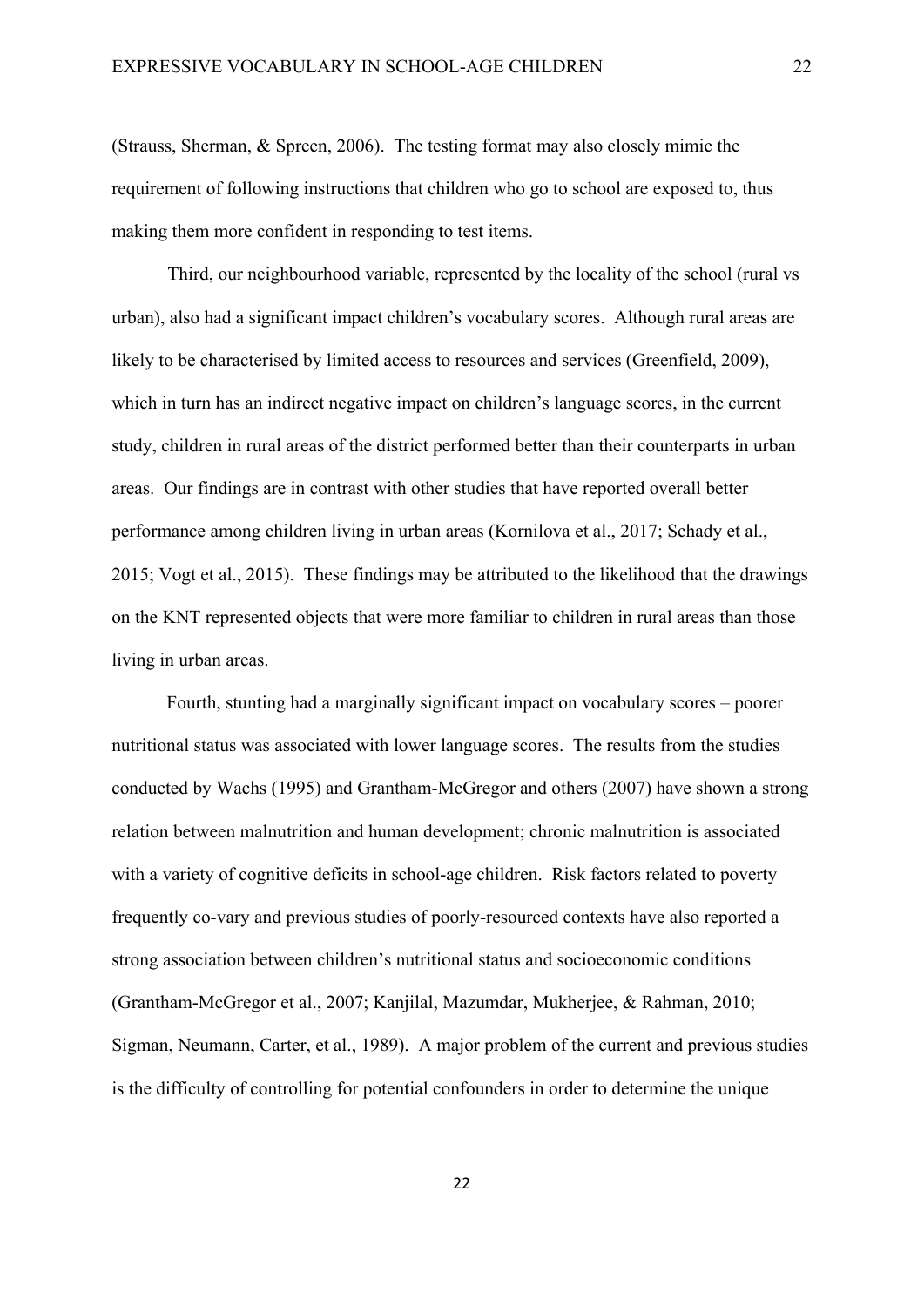contribution of co-existing adverse environmental factors that have a negative effect on child outcome.

Fifth, although the effects of gender were evident in the current study, the existing body of literature that has examined similar outcomes reports contradictory patterns of performance. The finding that boys in the current study performed slightly better than girls is congruent with other reports of school-age populations in non-similar cultural settings in Spain, Belgium and Egypt where males scored significantly higher than females on tests of verbal abilities (Ardila & Rosselli, 1994; Storms et al., 2004; Wachs et al., 1995). In contrast, other studies have reported superior performance among girls (Hamadani et al., 2010) or the lack of a gender effect on naming performance (Kim & Na, 2008; Luoni et al., 2015). We speculate that boys in the current study performed better than girls because of the influences within the socio-cultural environment. For instance, boys are often encouraged to play with toys which encourage spatial manipulations (Levine, Huttenlocher, Taylor, & Langrock, 1999), and this could have given them an advantage in interpretation of the line drawings. As a result, they may have found it easier to name the items on the KNT.

There was no association between household resources, our representation of SES, and vocabulary scores. Earlier reports have also established lack of significant associations between SES and other cognitive outcomes (Kitsao-Wekulo et al., 2013). However, our finding contrasts other studies which report superior performance among children from households with more resources at their disposal compared to their peers from poorlyresourced households in both non-Western and Western contexts (Hart & Risley, 1995; Hoff, 2003; Noble, McCandliss, & Farah, 2007; Sigman et al., 1991; Sigman, Neumann, Carter, et al., 1989; Whaley, Sigman, Beckwith, Cohen, & Espinosa, 2002). The relatively homogeneous distribution of resources among households within the current study setting or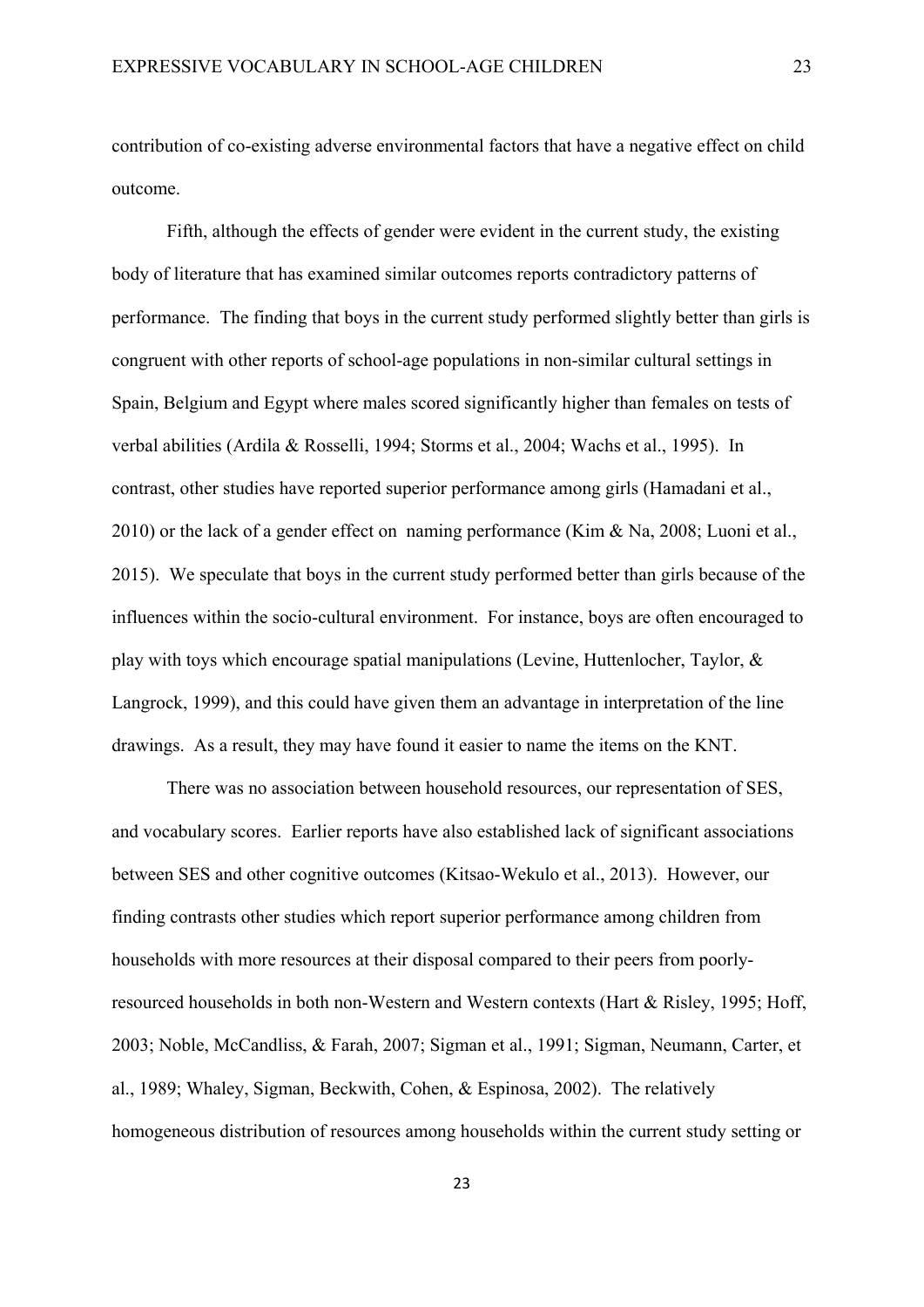the manner in which information on household resources was collected may possibly explain our null findings.

Our study demonstrated that while school experience and area of residence accounted for the differences observed in KNT performance in the final analytic model, school experience explained the biggest proportion of this variation. In other studies within similar settings, duration of schooling, physical stature and SES accounted for much of the variability seen (Sigman et al., 1991; Sigman, Neumann, Jansen, & Bwibo, 1989). The overlap between the current study and previous studies seen only in terms of schooling exposure points to region-specific influences of contextual factors.

The current study did not collect data on participants' expressive semantic abilities using another measure, precluding the possibility of adequately validating the KNT against a 'gold standard.' This limits our understanding of the psychometric properties of the tool. Another limitation that arose was that the moderate association of the KNT with non-verbal reasoning, and the weak correlation with reading scores may not adequately inform the development of a language measure for this population. Moreover, the study context poses several challenges to the assessment of vocabulary acquisition in children occasioned by limited skills and resources, limited African empirical literature and the lack of validation studies from elsewhere. Standardised tests are designed to be administered by specially trained professionals and much expertise is required for scoring and interpretation. We put in place a rigorous training programme to ensure that standardised procedures were followed during administration and scoring of the test. And similarly to Barker-Collo's (2001) conclusions in her study of New Zealanders, we can surmise that while the process of development of the KNT resulted in a test that was more culturally valid within a rural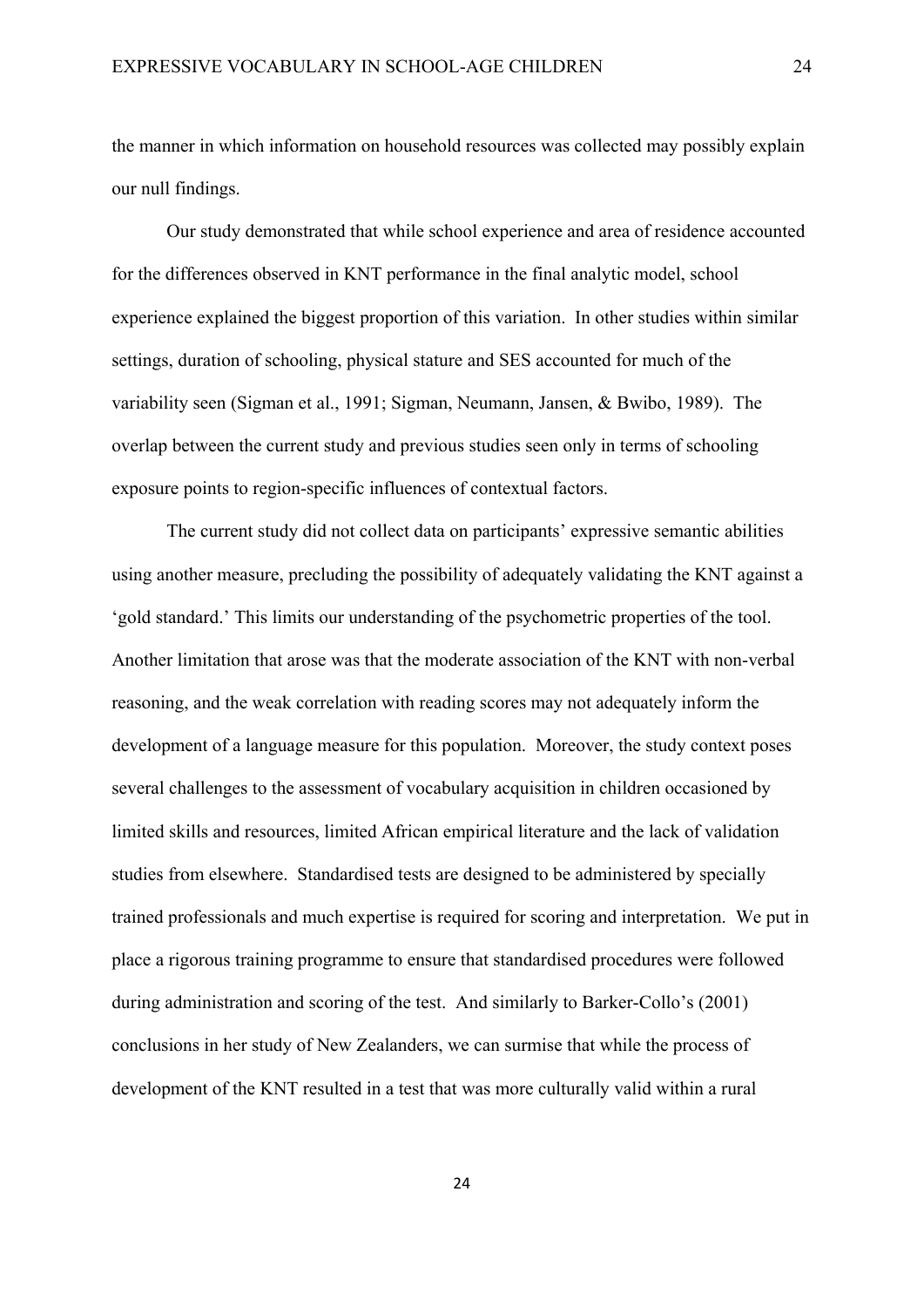African context, it is unlikely that any single test version will be culturally appropriate to the diverse linguistic groupings within the larger society.

## **Conclusion**

In interpreting our test results, we took various contextual factors which appear to be important influences on performance, into account. However, while an earlier study (Kitsao-Wekulo et al., 2013) demonstrated that the patterns of influence and strength of these relationships may differ even within similar contexts, some of the relationships were common across several outcomes. Others relationships were specific to expressive vocabulary. Furthermore, improving measurement of contextual variables such as household resources is vital to the accurate interpretation of test scores and may elucidate further the contribution of other salient factors.

We suggest that our study findings provide preliminary evidence for the range of scores that we should expect from typically developing school-age children in a predominantly rural setting. These findings are important for the development of normative tables which will be a significant contribution for researchers and professionals in the child development field. However, because a 'gold standard' of expressive language does not exist for school-age populations in sub-Saharan Africa, of value in future studies would be to concurrently administer a second language measure together with the KNT. As has been suggested by Hoffman and colleagues in their investigation of the psychometric properties of two oral language measures, (2011), the assessment of language abilities of school-age children requires systematic collection of data from a variety of sources. Alternative measures of expressive vocabulary using oral language samples include the Test of Language Development-Primary, 3rd Edition (TOLD-P:3; Newcomer & Hammill, 1997) which would be suitable for this process as it has Picture Vocabulary and Oral Vocabulary subtests.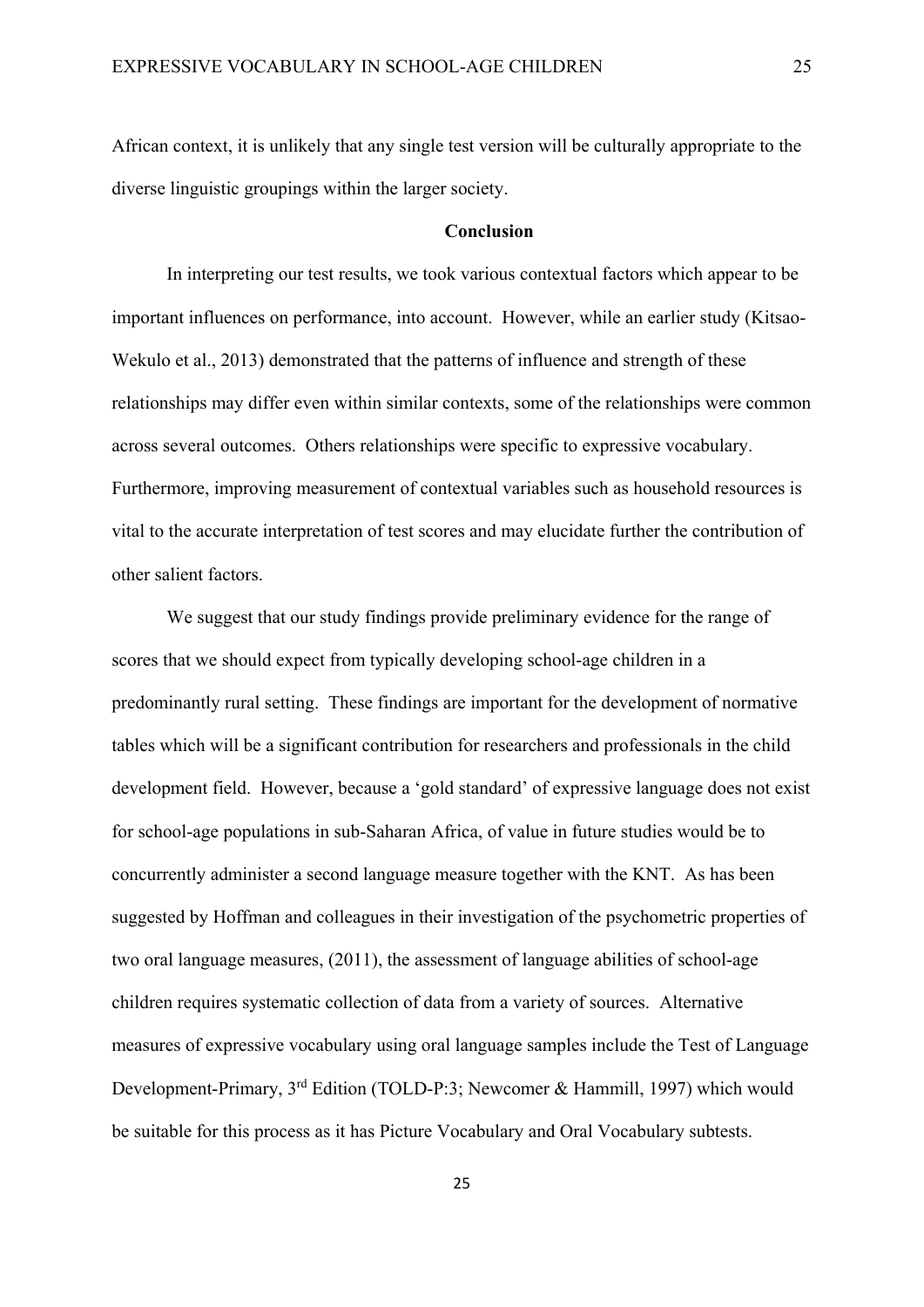Another possibility, which is considered a more naturalistic and culture-fair assessment, is measuring the Number of Different Words (NDW) produced in a narrative, to determine children's lexical diversity. Such testing could occur in the context of structured tasks (Mills, 2015).

We also suggest the need for further studies to investigate the predictive and clinical validity of the KNT to elucidate cause-effect relationships, and to provide information on the tool's sensitivity and specificity, as has been recommended by Dollagan (2007), before the tool can be used in large-scale screening. This will facilitate the accurate interpretation of assessment results.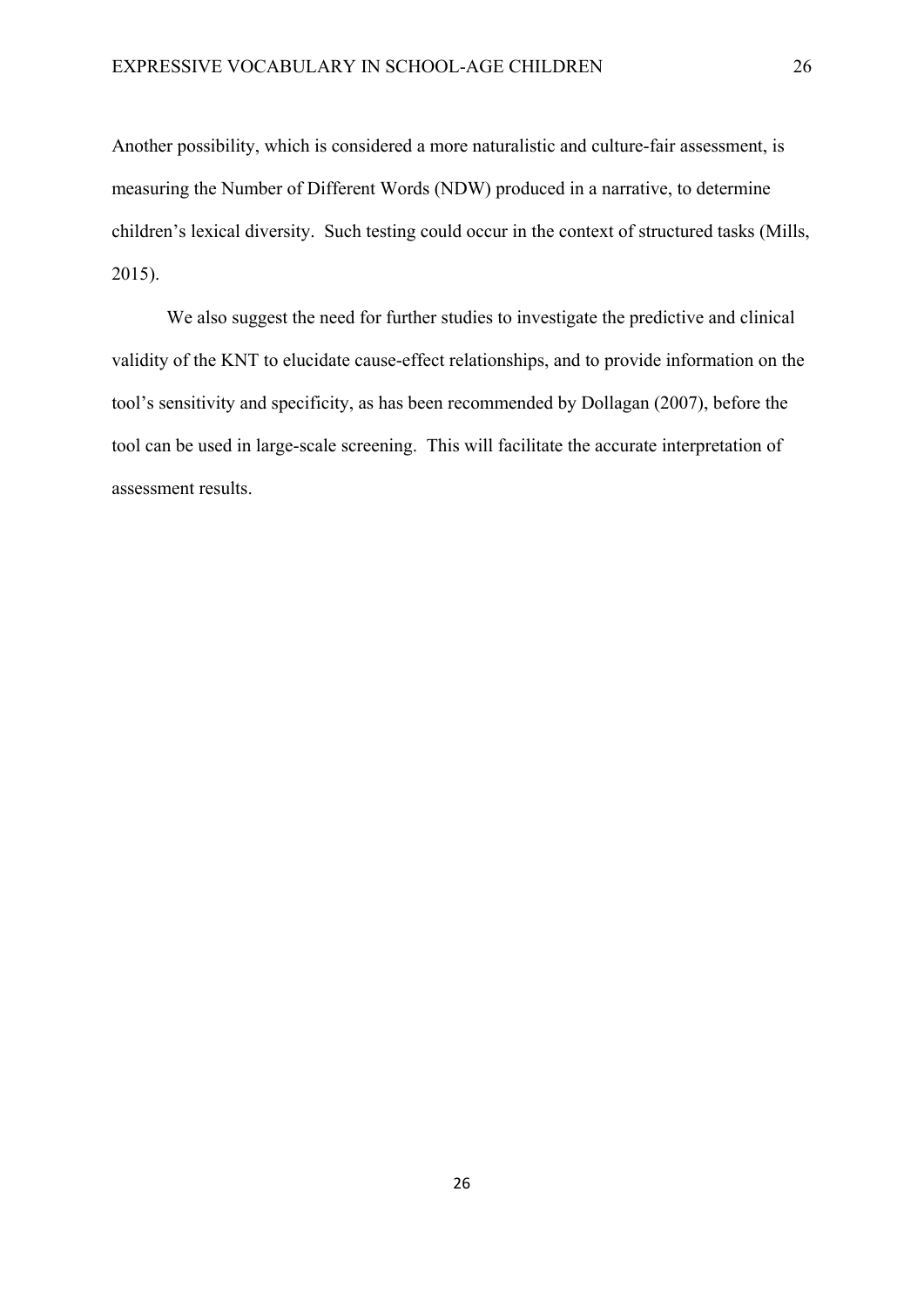

**Figure 1. Steps in creation of KNT item pool**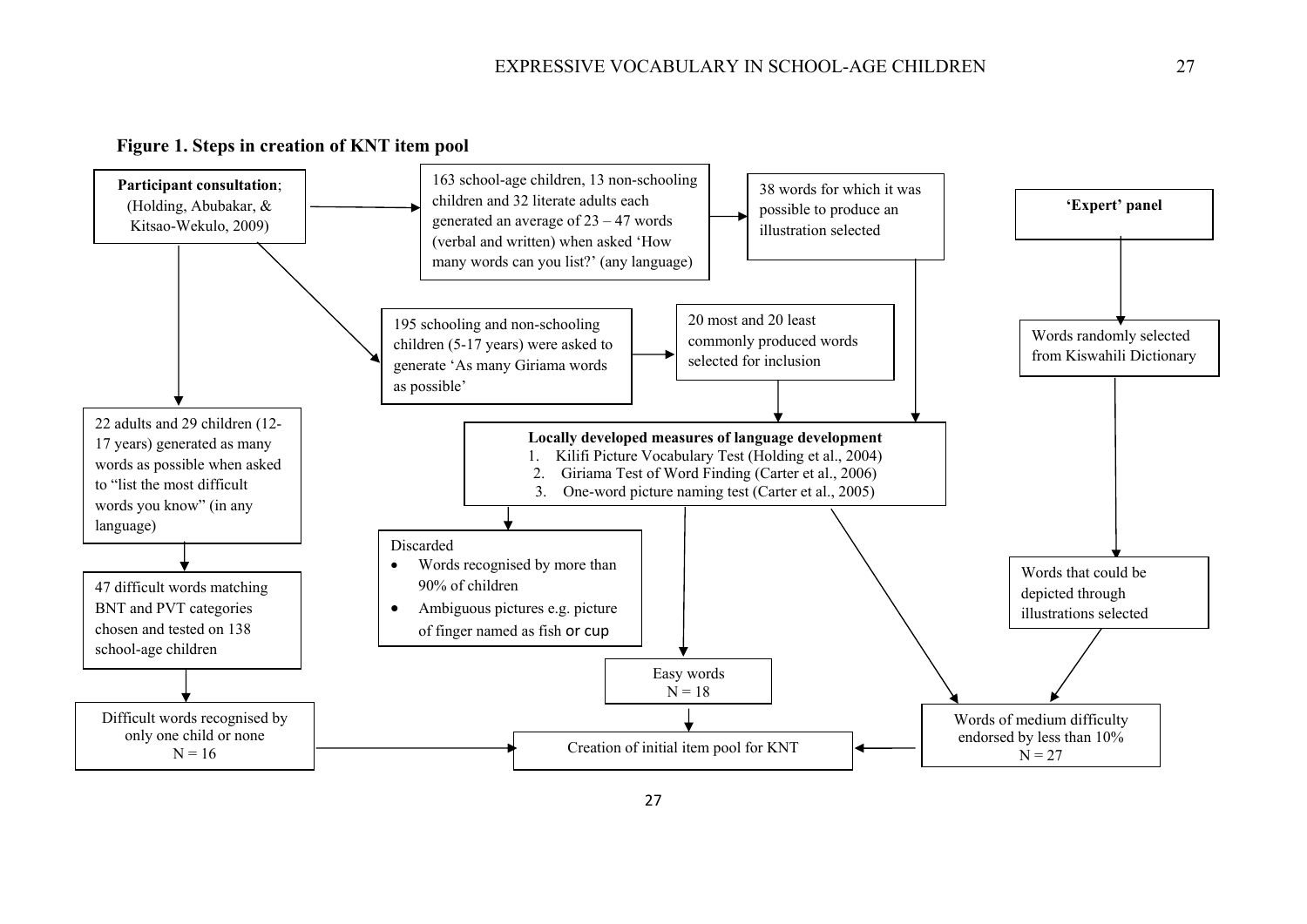

# **Figure 2: Examples of pictures used on the KNT**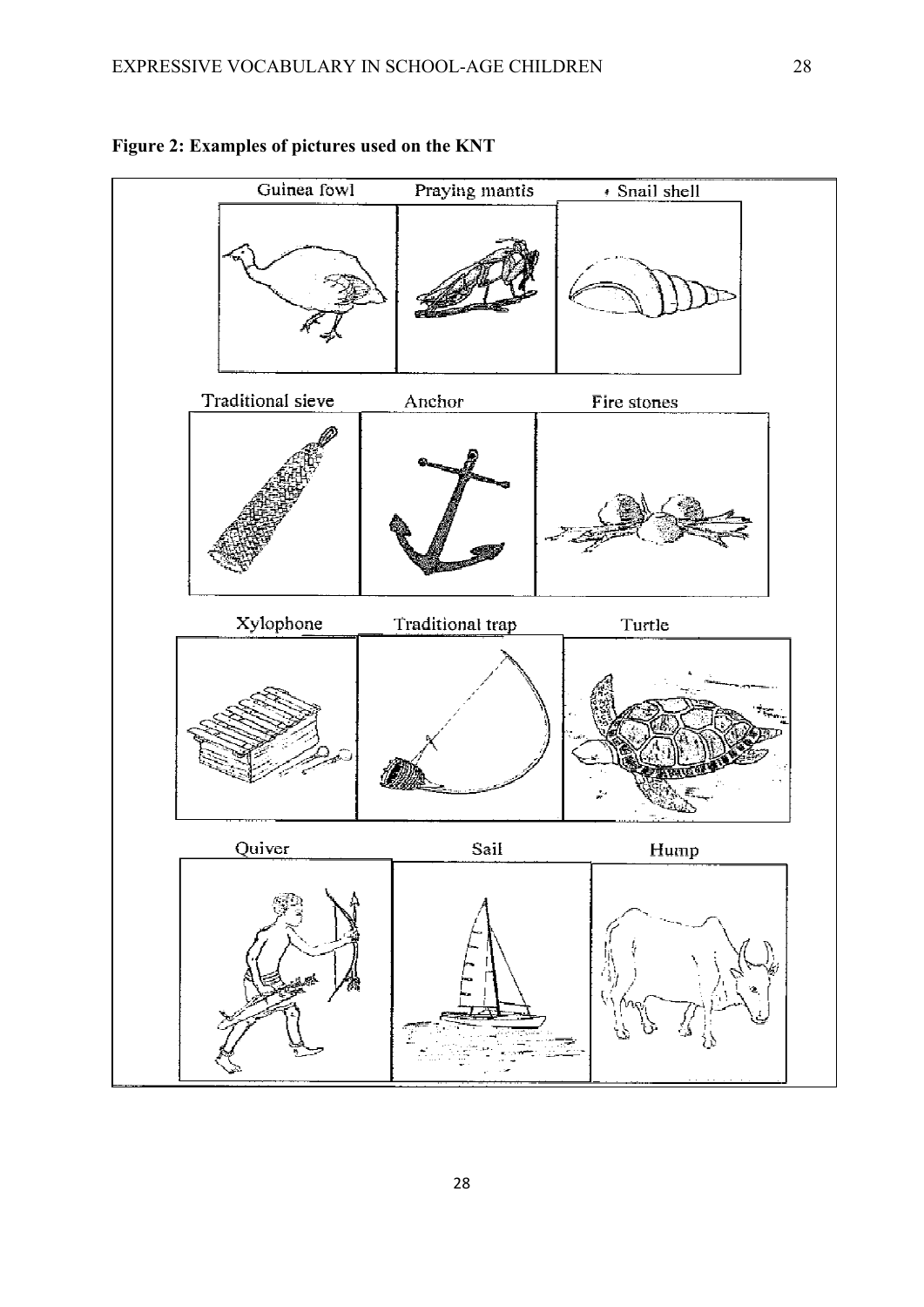

**Figure 3. Age effects on KNT performance**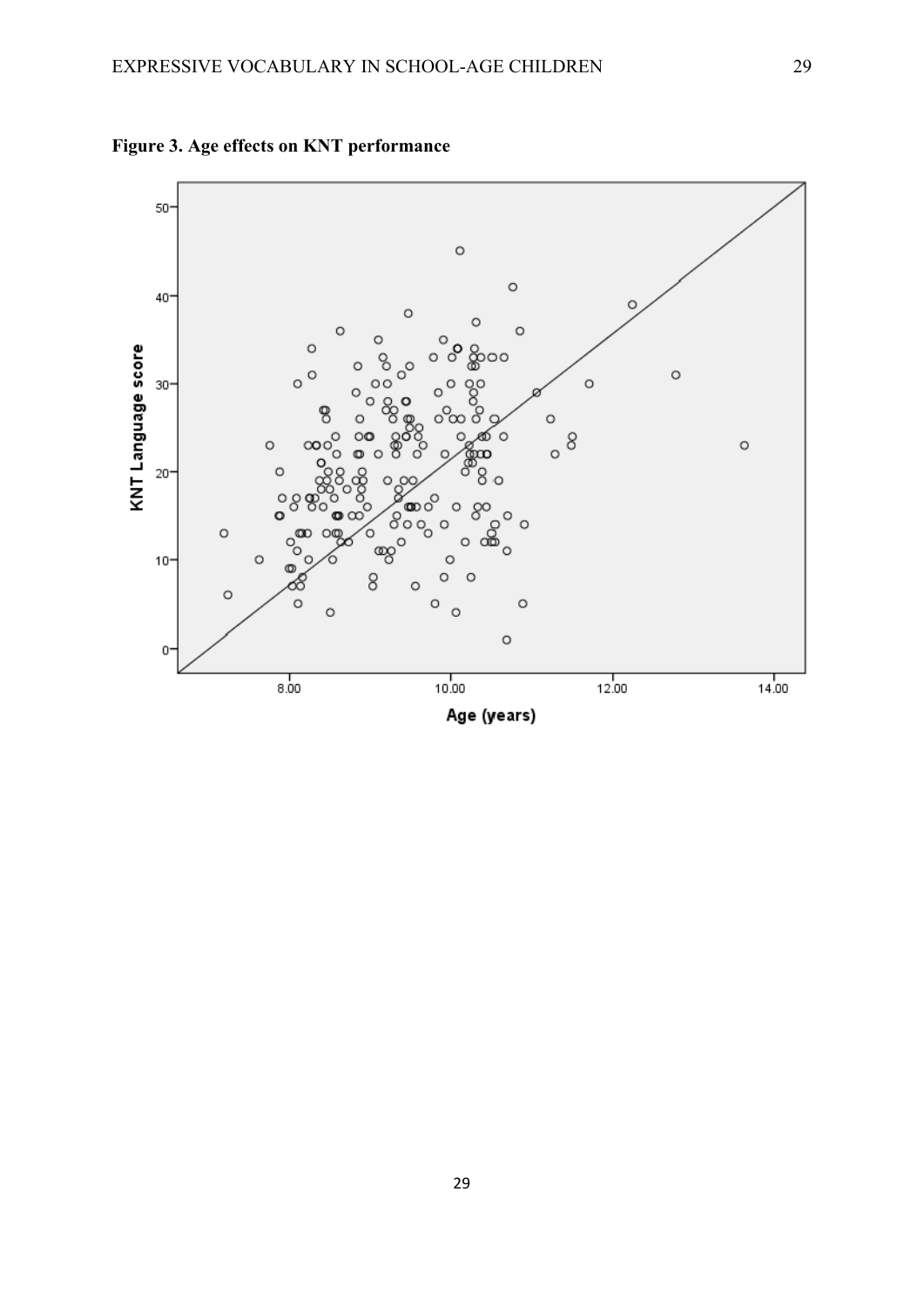| <b>Variables</b>                    | <b>Tool development</b><br>N(% | <b>Validation</b><br>N(%) | <b>Total</b><br>N(%) |
|-------------------------------------|--------------------------------|---------------------------|----------------------|
| $\mathbf N$                         | 100                            | 208                       | 308                  |
| Gender                              |                                |                           |                      |
| Female                              | 52(52.0)                       | 108(51.9)                 | 160(51.9)            |
| Male                                | 48 (48.0)                      | 100(48.1)                 | 148(48.1)            |
| Age (years)                         |                                |                           |                      |
| $\leq 8.4$                          | 27(27.0)                       | 39(18.8)                  | 66 (21.4)            |
| $8.5 - 9.4$                         | 32(32.0)                       | 72 (34.6)                 | 104(33.8)            |
| $\geq 9.5$                          | 41 $(41.0)$                    | 97(46.6)                  | 138 (44.8)           |
| Linear growth retardation           |                                |                           |                      |
| Present                             | 25(25.0)                       | 49(23.6)                  | 74 (24.0)            |
| Absent                              | 75 (75.0)                      | 159(76.4)                 | 234 (76.0)           |
| School experience (years)           |                                |                           |                      |
| None                                | 6(6.0)                         | 29(13.9)                  | 35(11.4)             |
| 1-2 years (recent attenders)        | 40(40.0)                       | 61(29.3)                  | 101(32.8)            |
| $>$ 2 years (longer-term attenders) | 54 (54.0)                      | 118(56.7)                 | 172 (55.8)           |
| Household status                    |                                |                           |                      |
| Level 1 (Least wealthy)             | 45(45.0)                       | 68 (32.7)                 | 123(39.9)            |
| Level 2 (Moderately wealthy)        | 30(30.0)                       | 74 (35.6)                 | 94(30.5)             |
| Level 3 (Most wealthy)              | 25(25.0)                       | 66 (31.7)                 | 91 (29.5)            |
| Residence                           |                                |                           |                      |
| Rural                               | 100(100)                       | 145(69.7)                 | 245 (79.5)           |
| Urban                               | $\boldsymbol{0}$               | 63(30.3)                  | 63(20.5)             |
|                                     |                                |                           |                      |

# **Table 1. Description of tool development and validation study samples**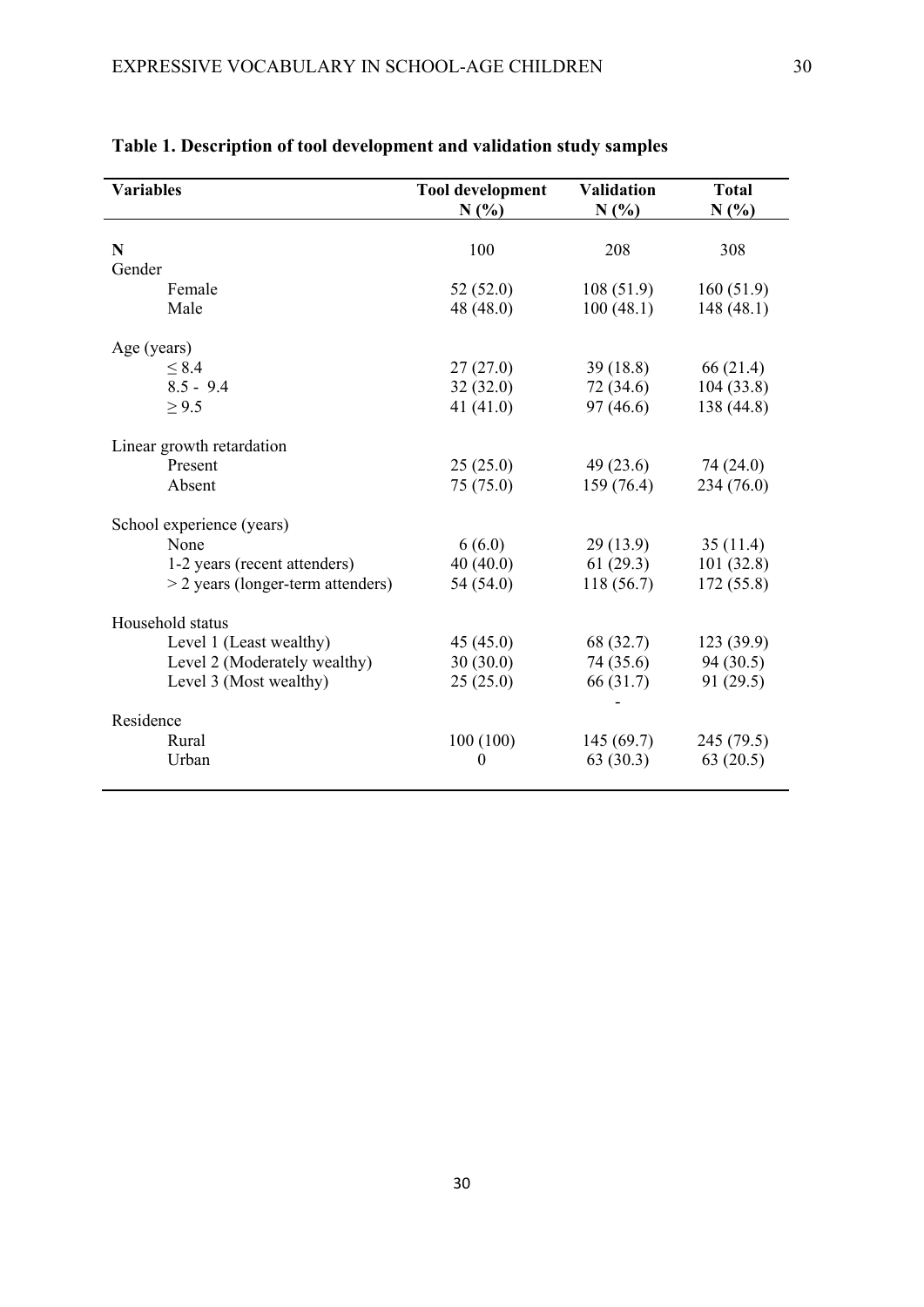| Item number    | <b>Target word</b>            | Total correct (n)       | Proportion correct (%) |
|----------------|-------------------------------|-------------------------|------------------------|
| 47             | Horn                          | $\overline{2}$          | 1.0                    |
| 59             | Sail                          | $\overline{\mathbf{3}}$ | 1.4                    |
| 31             | Adze                          | $\overline{3}$          | 1.4                    |
| 58             | Anchor                        | 4                       | 1.9                    |
| 55             | Torch                         | 4                       | 1.9                    |
| 34             | Udder                         | 5                       | 2.4                    |
| 56             | Mat coil                      | 6                       | 2.9                    |
| 28             | Pipe                          | 6                       | 2.9                    |
| 5              | Adam's apple                  | 10                      | 4.8                    |
| 48             | Xylophone                     | 13                      | 6.3                    |
| 32             | Traditional pot holder (kata) | 16                      | 7.7                    |
| 26             | Traditional sieve (kifumbu)   | 19                      | 9.1                    |
| 37             | Pilot                         | 20                      | 9.6                    |
| 50             | Turtle                        | 26                      | 12.5                   |
| 52             | Gutter                        | 32                      | 15.4                   |
| 43             | Ring                          | 38                      | 18.3                   |
| 53             | <b>Jingles</b>                | 43                      | 20.7                   |
| 45             | Drummer                       | 43                      | 20.7                   |
| 39             | Lobster                       | 44                      | 21.2                   |
| 40             | Owl                           | 49                      | 23.6                   |
| 38             | Turkey                        | 55                      | 26.4                   |
| 49             | Fish scales                   | 56                      | 26.9                   |
| 44             | Guinea fowl                   | 57                      | 27.4                   |
| 41             |                               | 62                      | 29.8                   |
| 60             | Earrings                      | 68                      |                        |
|                | Praying mantis                |                         | 32.7                   |
| 35             | Hooves                        | 88                      | 42.3                   |
| 51             | Snail shell                   | 88                      | 42.3                   |
| $\overline{4}$ | Eyebrows                      | 91                      | 43.8                   |
| 36             | Hump                          | 93                      | 44.7                   |
| 46             | Mat                           | 105                     | 50.5                   |
| 10             | Traditional skirt (hando)     | 105                     | 50.5                   |
| 42             | Horse                         | 109                     | 52.4                   |
| 3              | Elbow                         | 110                     | 52.9                   |
| 54             | Charm                         | 130                     | 62.5                   |
| 27             | Desk                          | 146                     | 70.2                   |
| 30             | Trap                          | 153                     | 73.6                   |
| 29             | Leaf                          | 173                     | 83.2                   |
| 17             | Traditional ladle (kipawa)    | 175                     | 84.1                   |
| 24             | Maize                         | 175                     | 84.1                   |
| 33             | Tail                          | 195                     | 93.8                   |
| 13             | Door                          | 195                     | 93.8                   |
| 20             | Cat                           | 200                     | 96.2                   |
| 18             | Cup                           | 202                     | 97.1                   |
| 8              | Tap                           | 204                     | 98.1                   |
| 14             | Ball                          | 207                     | 99.5                   |

**Table 2. Total number and proportion correct of selected items, N = 208**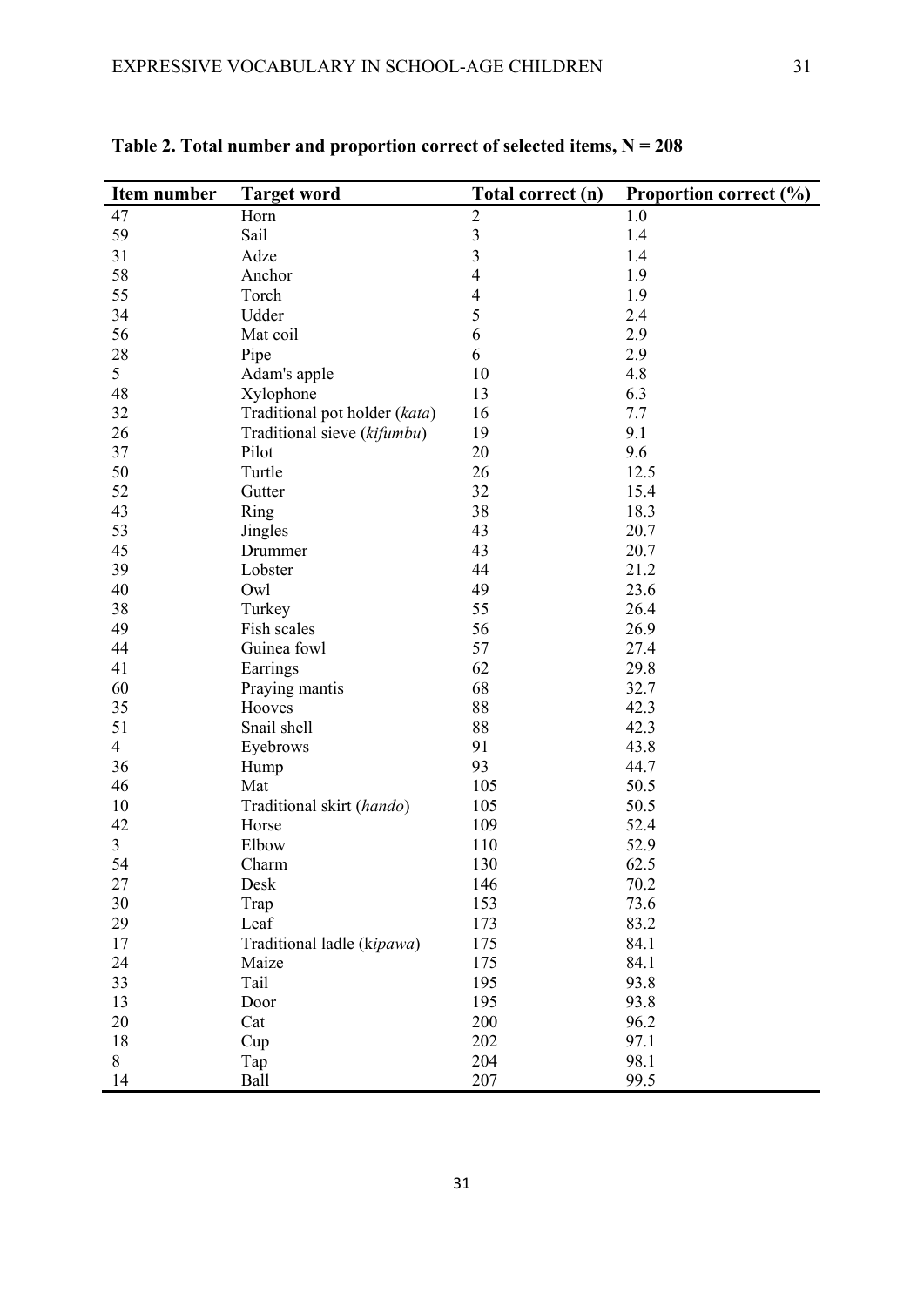| Lower<br><b>Upper</b>        |
|------------------------------|
|                              |
|                              |
|                              |
| .324                         |
| $-1.083$<br>$-.565$          |
|                              |
|                              |
| .315                         |
| $-.578$<br>$-1.095$          |
| $-.028$<br>.027              |
| $-.002$<br>.198              |
|                              |
|                              |
| .311                         |
| $-.575$<br>$-1.091$          |
| $-.028$<br>.026              |
| .199                         |
| $-.382$<br>.015              |
| .200<br>.178<br>.175<br>.000 |

# **Table 3. Significant predictors of KNT scores**

+*p* < 0.1, \**p* < 0.05; \*\**p* < 0.01, *p* < 0.001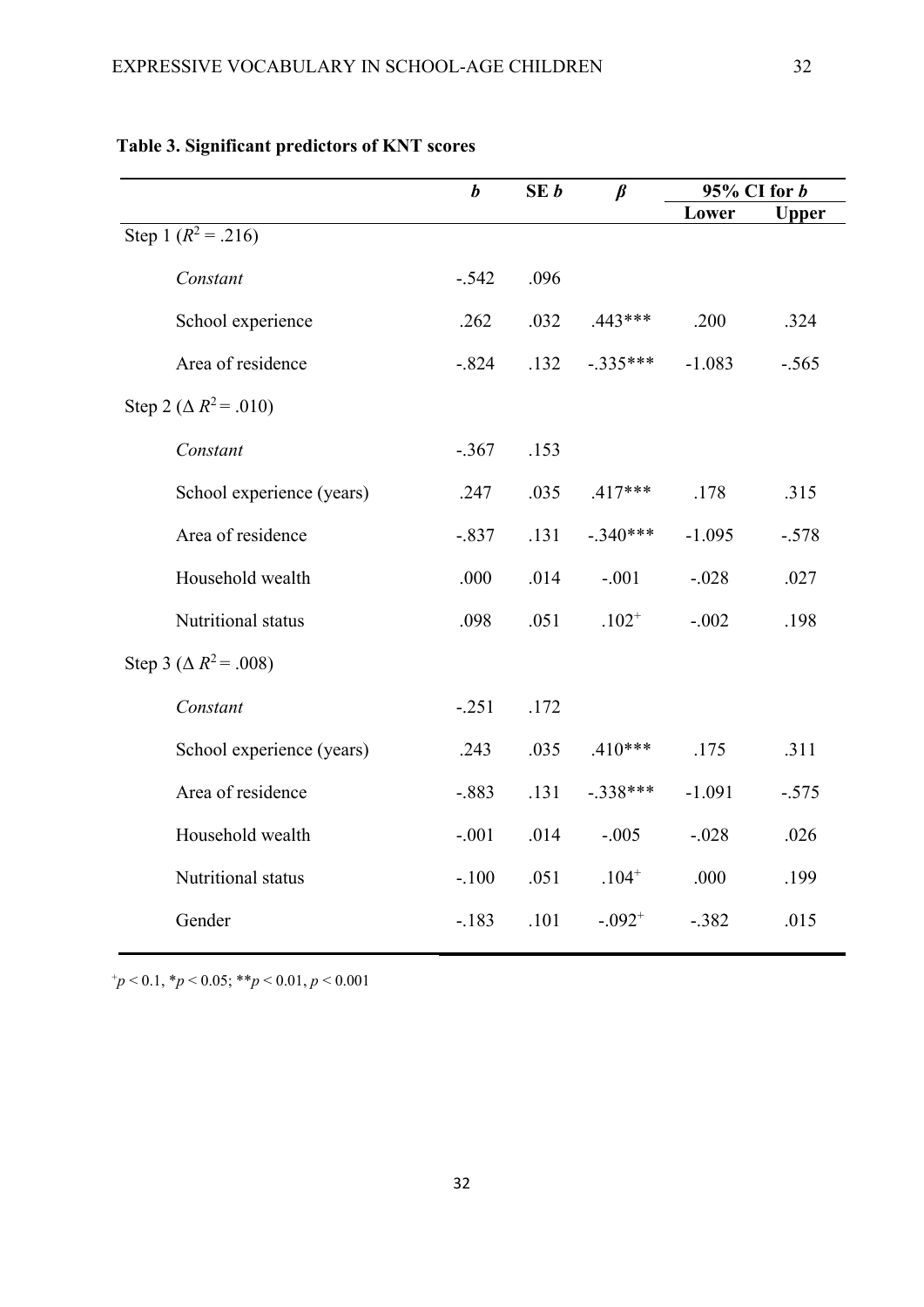## **References**

- Alcock, K. J., Abubakar, A., Newton, C. R. J. C., & Holding, P. (2016). The effects of prenatal HIV exposure on language functioning in Kenyan children: establishing an evaluative framework. *BMC Research Notes, 9*, 463.
- Alcock, K. J., Holding, P. A., Mung'ala‐Odera, V., & Newton, C. R. J. C. (2008). Constructing tests of cognitive abilities for schooled and unschooled children. *Journal of Cross‐Cultural Psychology, 39*(5), 529‐551.
- Alcock, K. J., Rimba, K., Holding, P., Kitsao‐Wekulo, P. K., Abubakar, A., & Newton, C. R. J. C. (2015). Developmental inventories using illiterate parents as informations: Communicative Developmental Inventory (CDI) adaptation for two Kenyan languages. *Journal of Child Language, 42*(4), 763‐785. doi: 10.1017/S0305000914000403
- Anderson, P., Anderson, V., & Lajoie, G. (1996). The Tower of London Test: Validation and Standardization for Pediatric Populations. *The Clinical Neuropsychologist, 10*(1), 54‐65.
- Anderson, P., Anderson, V., Northam, E., & Taylor, H. G. (2000). Standardization of the Contingency Naming Test (CNT) for School‐Aged Children: A Measure of Reactive Flexibility. *Clinical Neuropsychological Assessment, 1*, 247‐273.
- Anderson, R. C., & Freebody, P. (1981). Vocabulary knowledge. In J. T. Guthrie (Ed.), *Comprehension and teaching: Research reviews* (pp. 77‐116). Newark, DE: International Reading Association.
- Apiwattanalunggarn, K. L., & Luster, T. (2005). Individual differences in the school performance of 2nd‐grade children born to low‐income adolescent mothers: Findings from an 8‐Year longitudinal study. *Journal of Research in Childhood Education, 19*(4), 314‐332.
- Ardila, A., & Rosselli, M. (1994). Development of language, memory, and visuospatial abilities in 5‐ to 12‐year‐old children using a neuropsychological battery. *Developmental Neuropsychology, 10*(2), 97‐120.
- Awiti, J. A. O. (2011). *Communication rules of the Maasai and the Akamba: A comparative analysis.* (Doctor of Literature and Philosophy PhD), University of South Africa.
- Barker-Collo, S. L. (2001). The 60-item Boston Naming Test: Cultural bias and possible adaptations for New Zealand. *Aphasiology, 15*(1), 85‐92.
- Basilio, C. S., Puccini, R. F., Silva, E. M. K. d., & Pedromónico, M. r. M. (2005). Living conditions and receptive vocabulary of children aged two to five years. *Rev Saude Publica, 39*(5), 725‐730.
- Bates, E., Dale, P. S., & Thal, D. (1995). Individual differences and their implications for theories of language development. In P. Fletcher & B. MacWhinney (Eds.), *Handbook of Child Language*. Oxford: Basil Blackwell.
- Beck, I. L., McKeown, M. G., & Kucan, L. (2002). *Bringing words to life: Robust vocabulary instruction*. New York: Guilford.
- Bhargava, A., Jukes, M., Ngorosho, D., Khilma, C., & Bundy, D. A. P. (2005). Modeling the effects of health status and the educational infrastructure on the cognitive development of Tanzanian schoolchildren. *American Journal of Human Biology, 17*(3), 280‐292.
- Bornstein, M. H., Hahn, C.‐S., & Haynes, M. O. (2004). Specific and general language performance across early childhood: Stability and gender considerations. *First Language, 24*, 267‐304.
- Bortz, M. (1995). *South Africa Language Assessments Manual*.
- Bronfenbrenner, U. (1979). *The ecology of human development: Experiments in nature and design*  Cambridge, MA: Harvard University Press.
- Bronfenbrenner, U. (1995). Developmental ecology through space and time: A future perspective. In P. Moen, J. G H Elder, & K. Luscher (Eds.), *Examining lives in context: Perspectives on the ecology of human development* (pp. 619‐647). Washington DC: American Psychological Association.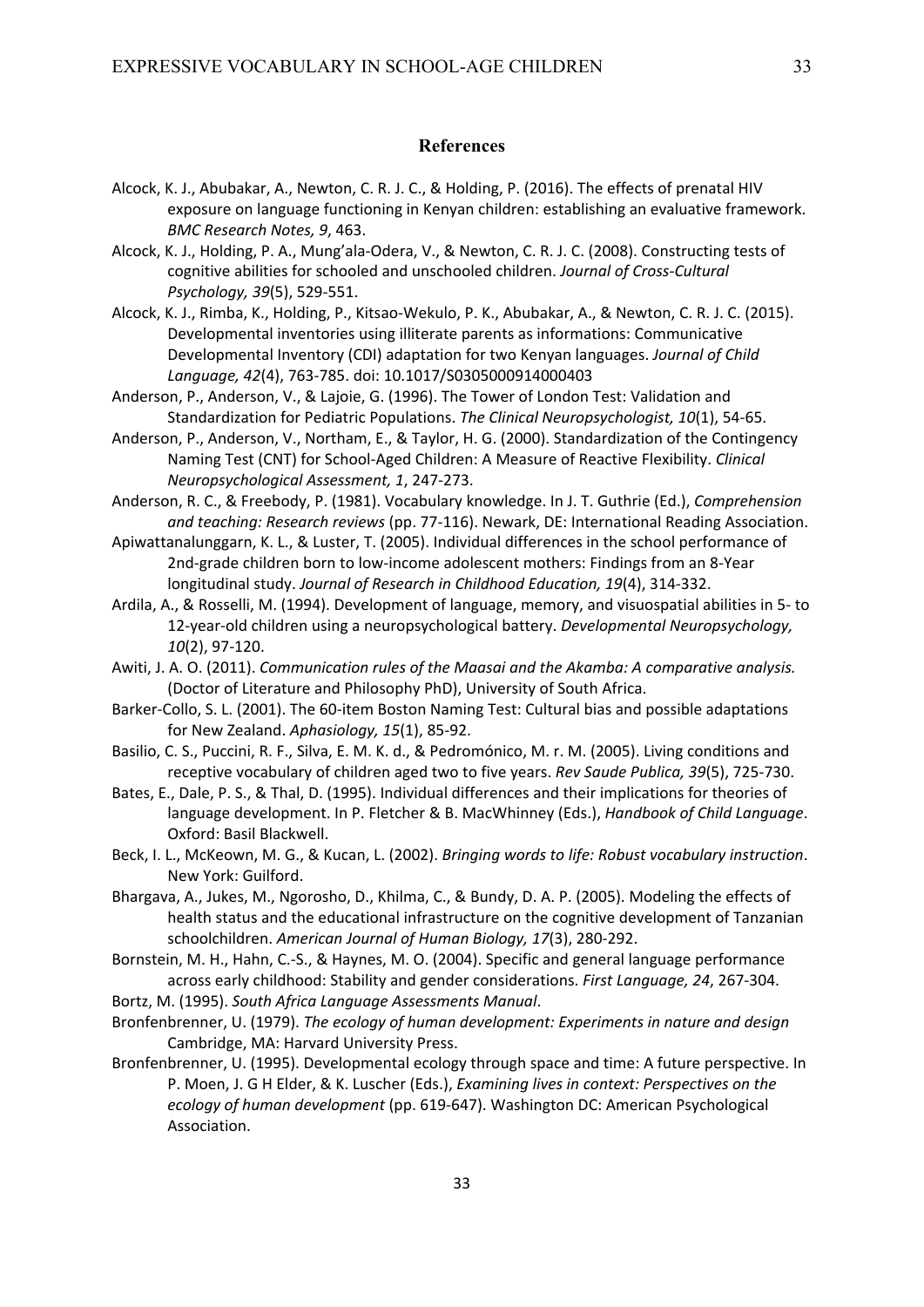- Brown, J. L., & Pollitt, E. (1996). Malnutrition, poverty and intellectual development. *Scientific American, 274,* 38‐43.
- Burman, D. D., Bitan, T., & Booth, J. R. (2008). Sex differences in neural processing of language among children. *Neuropsychologia, 46*(5), 1349‐1362.
- Cantalini, M. (1987). *The effects of age and gender on school readiness and school success.* (PhD), Ontario Institute for Studies in Education, Toronto, Canada.
- Carter, J. A., Lees, J. A., Gona, J. K., Murira, G., Rimba, K., Neville, B. G. R., & Newton, C. R. J. C. (2006). Severe falciparum malaria and acquired childhood language disorder. *Developmental Medicine, 48*, 51‐57.
- Carter, J. A., Ross, A. J., Neville, B. G. R., Obiero, E., Katana, K., Mung'ala‐Odera, V., . . . Newton, C. R. J. C. (2005). Developmental impairments following severe falciparum malaria in children. *Tropical Medicine and International Health, 10*(1), 3‐10.
- Chall, J. S., Jacobs, V. A., & Baldwin, L. E. (1990). *The reading crisis: Why poor children fall behind*. Cambridge, MA: Harvard University Press.
- Cheung, R. W., Cheung, M.‐C., & Chan, A. S. (2004). Confrontation naming in Chinese patients with left, right or bilateral brain damage. *Journal of the International Neuropsychological Society, 10*, 46‐53.
- Childers, J. B., Vaughan, J., & Burquest, D. A. (2007). Joint attention and word learning in Ngas‐ speaking toddlers in Nigeria. *Journal of Child Language, 34*(2), 199‐225.
- Christian, K., Morrison, F. J., Frazier, J. A., & Massetti, G. (2000). Specificity in the nature and timing of cognitive growth in kindergarten and first grade. *Journal of Cognition and Development, 1*(4), 429‐448.
- Clacherty, G., & Kushlik, A. (2004). *Meeting the challenge of research with very young children: a practical outline of methodologies used in the formative research and pre‐testing of the Takalani Sesame HIV and AIDS television and radio programmes.* Paper presented at the Fourth International Education Entertainment Conference, Cape Town.
- Commission on Revenue Allocation. (2013). *Kenya County Fact Sheets*. Nairobi: Commission on Revenue Allocation.
- Connolly, K. J., & Grantham‐McGregor, S. M. (1993). Key issues in generating a psychological‐testing protocol. *American Journal of Clinical Nutrition, 57*(suppl), 317S‐ 318S.
- Connolly, K. J., & Pharoah, P. O. D. (1993). Subclinical effects of iodine deficiency: Problems of assessment. In J. B. Stanbury (Ed.), *The damaged brain of iodine deficiency: Cognitive, behavioral, neuomotor, educative aspects* (pp. 27‐36). New York, NY: Cognizant Communications.
- Connor, C. M., Morrison, F. J., & Slominski, L. (2006). Preschool instructino and children's emergent literacy skill growth. *Journal of Educational Psychology, 98*, 665‐689. doi: 10.1037/0022‐ 0663.98.4.665
- Court, J. H., & Raven, J. (1995). *Manual for Raven's Progressive Matrices and Vocabulary Scales. Section 7: Research and references: Summaries of normative, reliability, and validity studies and references to all sections*. Oxford, England/San Antonio, TX: Oxford Psychologists Press/The Psychological Corporation.
- Cunningham, A. E., & Stanovich, K. E. (1998). What reading does for the mind. *American Educator*.
- Delis, D. C., Kramer, J. H., Kaplan, E., & Ober, B. A. (1989). *California Verbal Learning Test ‐ Children's Version*. San Antonio: Harcourt Brace & Company.
- Demuth, K. (1990). Subject, topic and Sesotho passive. *Journal of Child Language, 17*, 67‐84.
- Dickinson, D. K., & Tabors, P. O. (Eds.). (2001). *Beginning literacy with language: young children learning at home and school*. Baltimore: Paul H. Brookes.
- Dollagan, C. A. (2007). *The Handbook for Evidence‐based Practice in Communication Disorders*. Baltimore, MD: Paul H. Brookes.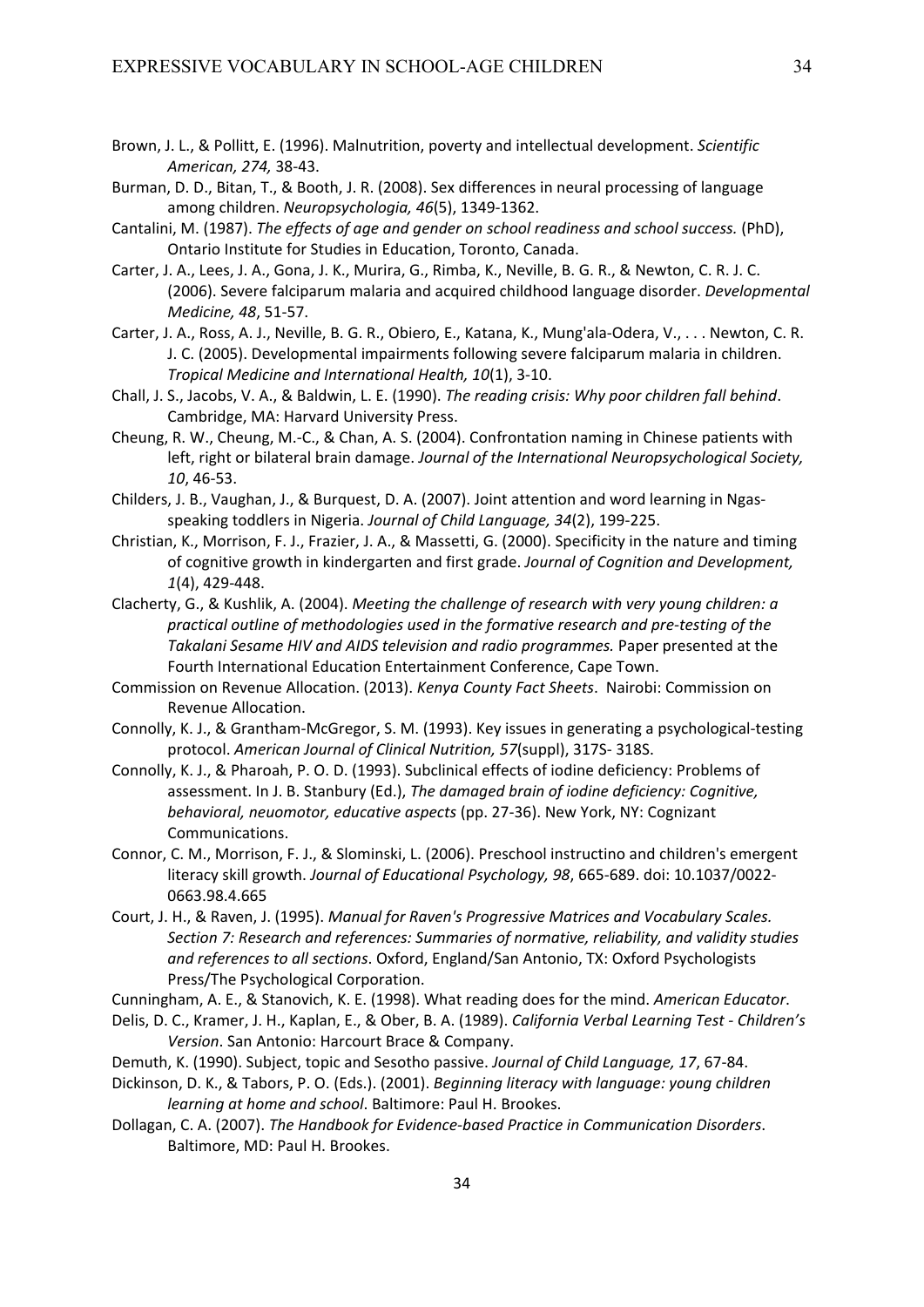- Dupéré, V., Leventhal, T., Crosnoe, R., & Dion, É. (2010). Understanding the positive role of neighborhood socioeconomic advantage in achievement: The contribution of the home, child care and school environments. *Developmental Psychology, 46*(5), 1227‐1244. doi: 10.1037/a0020211
- Eriksson, M., Marschik, P. B., Tulviste, T., Almgren, M., Pereira, M. P., Wehberg, S., . . . Gallego, C. (2012). Differences between girls and boys in emerging language skills: Evidence from 10 language communities. *British Journal of Developmental Psychology, 30*, 326‐343. doi: 10.1111/j.2044‐835X.2011.02042.x
- Evans, G. W., Maxwell, L. E., & Hart, B. (1999). Parental language and verbal responsiveness to children in crowded homes. *Developmental Psychology, 35*, 1020‐1023.
- Fernald, L. C. H., Weber, A., Galasso, E., & Ratsifandrihamanana, L. (2011). Socioeconomic gradients and child development in a very low income population: evidence from Madagascar. *Developmental Science, 14*(4), 832‐847.
- Fletcher, J. M. (1985). Memory for verbal and nonverbal stimuli in learning disability subgroups: Analysis by selective reminding. *Journal of Experimental Child Psychology, 40*, 244‐259.
- George, D., & Mallery, P. (2003). *SPSS for Windows step by step: A simple guide and reference. 11.0 update* (4th ed.). Boston: Allyn & Bacon.
- Grantham‐McGregor, S., Cheung, Y. B., Cueto, S., Glewwe, P., Richter, L., Strupp, B., & Group, T. I. C. D. S. (2007). Child development in developing countries 1: Developmental potential in the first 5 years for children in developing countries. *The Lancet, 369*, 60‐70.
- Greenfield, P. M. (2009). Linking social change and developmental change: shifting pathways of human development. *Developmental Psychology, 45*(2), 401‐418.
- Hall, R., Greenberg, D., Gore, J. L., & Pae, H. K. (2014). The Relationship Between Expressive Vocabulary Knowledge and Reading Skills for Adult Struggling Readers. *Journal of Research in Reading, 37*(Suppl 1), 87‐100. doi: 10.1111/j.1467‐9817.2012.01537.x
- Halperin, J. M., Healey, J. M., Zeitchik, E., Ludman, W. L., & Weinstein, L. (1989). Developmental aspects of linguistic and mnestic abilities in normal children. *Journal of Clinical and Experimental Neuropsychology, 11*(4), 518‐528. doi: 10.1080/01688638908400910
- Hamadani, J. D., Baker‐Henningham, H., Tofail, F., Mehrin, F., Huda, S. N., & Grantham‐McGregor, S. M. (2010). Validity and reliability of mothers' reports of language development in 1‐year‐old children in a large‐scale survey in Bangladesh. *Food and Nutrition Bulletin, 31*(2 (supplement)), S198 ‐ S206.
- Hart, B., & Risley, T. (1995). *Meaningful differences in the everyday experience of young American children*. Baltimore: Paul H. Brookes Publishing.
- Hawkins, K. A., Sledge, W. H., Orleans, J. F., Quinlan, D. M., & Huffman, R. E. (1993). Normative implications of the relationship between reading vocabulary and Boston naming test performance. *Archives of Clinical Neuropsychology, 8*(6), 525‐537.
- Hayes, D. P., & Ahrens, M. (1988). Vocabulary simplification for children: A special case of 'motherese'. *Journal of Child Language, 15*, 395‐410.
- Hoff-Ginsberg, E. (1991). Mother-child conversation in different social classes and communicative settings. *Child Development, 62*(4), 782‐796.
- Hoff, E. (2003). The specificity of environmental influence: Socioeconomic status affects early vocabulary development via maternal speech. *Child Development, 74*(5), 1368‐1378.
- Hoff, E., Laursen, B., & Tardif, T. (2002). Socioeconomic status and parenting. In M. H. Bornstein (Ed.), *Handbook of parenting* (2nd ed., pp. 231‐252). Mahwah, NJ: Erlbaum.
- Hoffman, L. M., Loeb, D. F., Brandel, J., & Gillam, R. B. (2011). Concurrent and Construct Validity of Oral Language Measures with School Age Children with Specific Language Impairment. *Journal of Speech, Language and Hearing Research, 54*(6), 1597‐1608.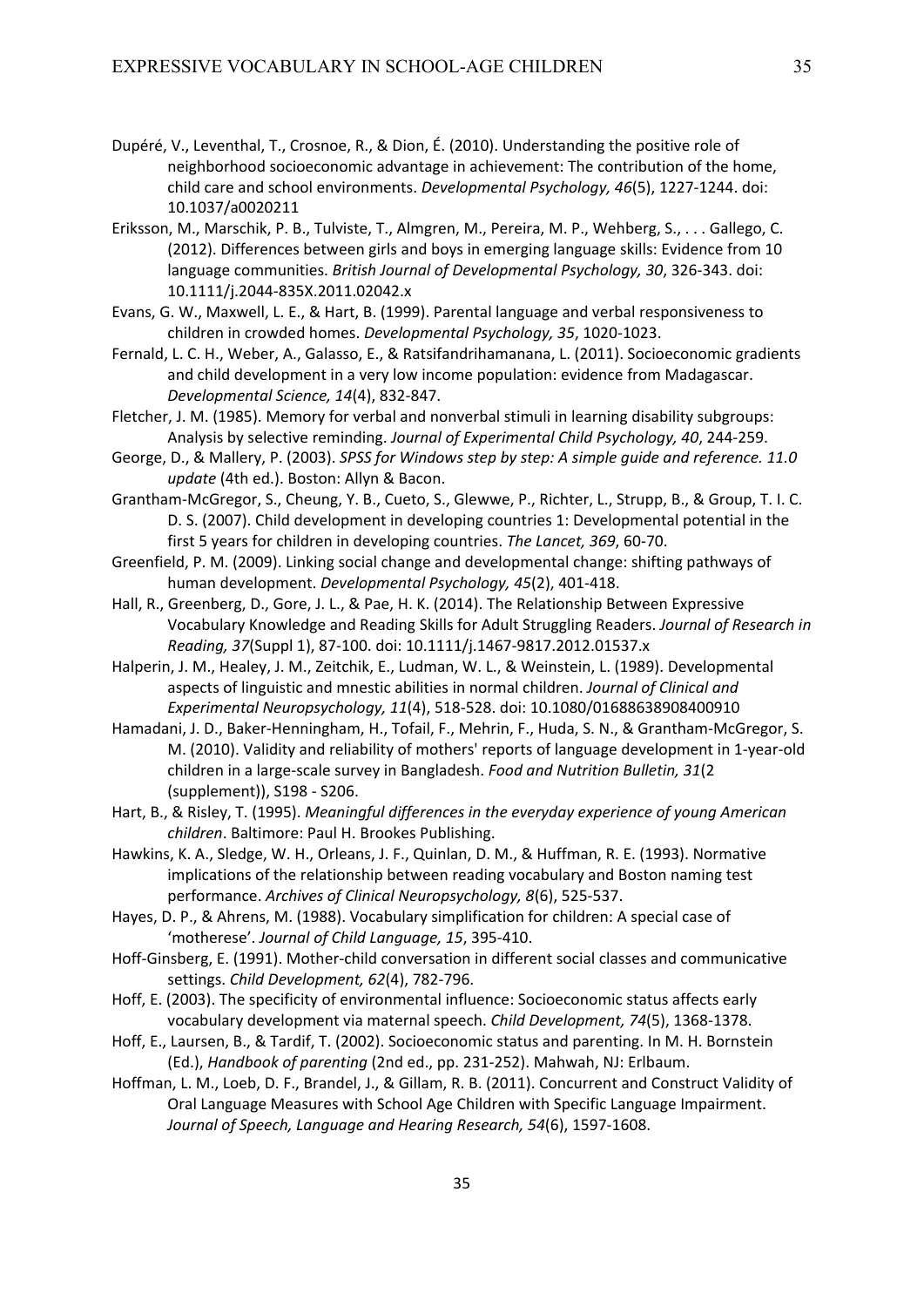- Holding, P. A., Abubakar, A., & Kitsao‐Wekulo, P. (2009). Where there are no tests: A systematic approach to test adaptation. In M. L. Landow (Ed.), *Cognitive impairment: Causes, diagnosis and treatments* (pp. 189‐200). New York, NY: Nova Science.
- Holding, P. A., Taylor, H. G., Kazungu, S. D., Mkala, T., Gona, J., Mwamuye, B., . . . Stevenson, J. (2004). Assessing cognitive outcomes in a rural African population: Development of a neuropsychological battery in Kilifi District, Kenya. *Journal of the International Neuropsychological Society, 10*, 246‐260.
- Huttenlocher, J., Vasilyeva, M., Cymerman, E., & Levine, S. (2002). Language input and child syntax. *Cognitive Psychology, 45*, 337‐374.
- Hyde, J. S., & Linn, M. C. (1988). Gender differences in verbal ability: A meta‐analysis. *Psychological Bulletin, 104*(1), 53‐69.
- Jordan, F. M., & Ashton, R. (1996). Language performance of severely closed head injured children. *Brain Injury, 10*(2), 91‐97.
- Kahuthu, R., Muchoki, T., & Nyaga, C. (2005). *Kilifi District Strategic Plan 2005‐2010 for Implementation of the National Population Policy for Sustainable Development*. Nairobi: National Coordination Agency for Population and Development.
- Kanjilal, B., Mazumdar, P. G., Mukherjee, M., & Rahman, M. H. (2010). Nutritional status of children in India: household socio‐economic condition as the contextual determinant. *International Journal for Equity in Health, 9*, 19‐31.
- Kaplan, E., Goodglass, H., & Weintraub, S. (1983). *The Boston Naming Test*. Philadelphia: Lea and Febiger.
- Kim, H., & Na, D. L. (2008). A normative study of the Boston Naming Test in 3‐ to 14‐year‐old Korean children. *The Clinical Neuropsychologist, 22*(1), 84‐97. doi: 10.1080/13854040601064526
- Kitsao‐Wekulo, P. K., Holding, P. A., Taylor, H. G., Abubakar, A., & Connolly, K. (2013). Neuropsychological testing in a rural African school‐age population: evaluating contributions to variability in test performance. *Assessment, 20*(6), 776‐784. doi: 10.1177/1073191112457408
- Kornilova, S. A., Lebedeva, T. V., Zhukova, M. A., Prikhoda, N. A., Korotaeva, I. V., Koposov, R. A., . . . Grigorenko, E. L. (2017). Language development in rural and urban Russian‐speaking children with and without developmental language disorder. *Learning and Individual Differences, 46*, 45‐53. doi: 10.1016/j.lindif.2015.07.001
- Leaper, C. (2002). Parenting girls and boys. In M. H. Bornstein (Ed.), *Handbook of parenting: Vol. 1. Children and parenting* (2nd ed., Vol. 1, pp. 127–152). Mahwah, NJ: Erlbaum.
- Leventhal, T., & Brooks‐Gunn, J. (2000). The neighborhoods they live in: The effects of neighborhood residence upon child and adolescent outcomes. *Psychological Bulletin, 126*, 309‐337.
- Levine, S. C., Huttenlocher, J., Taylor, A., & Langrock, A. (1999). Early sex differences in spatial skills. *Developmental Psychology, 35*, 940‐949. doi: 10.1037/0012‐1649.35.4.940
- Luo, S., & Zhang, X. (2011). Multiple‐choice item and its backwash effect on language teaching in China. *Theory and Practice in Language Studies, 1*(4), 423‐425.
- Luoni, C., Balottin, U., Rosana, L., Savelli, E., Salini, S., & Termine, C. (2015). Confrontation naming and reading abilities at primary school: A longitudinal study. *Behavioural Neurology, 2015*, 10 pages. doi: 10.1155/2015/981548
- Maccoby, E. (1980). *Social Development*. New York, NY: Harcourt Brace Jovanovich.
- Malvern, D. D., & Richards, B. J. (1997). A new measure of lexical diversity. In A. Ryan & A. Wray (Eds.), *Evolving models of language*. Bristol, England: Multilingual Matters.
- Manly, T., Robertson, I. H., Anderson, V., & Nimmo‐Smith, I. (1999). *TEA‐Ch: The Test of Everyday Attention for Children*. Bury St Edmunds England: Thames Valley Test Company Limited.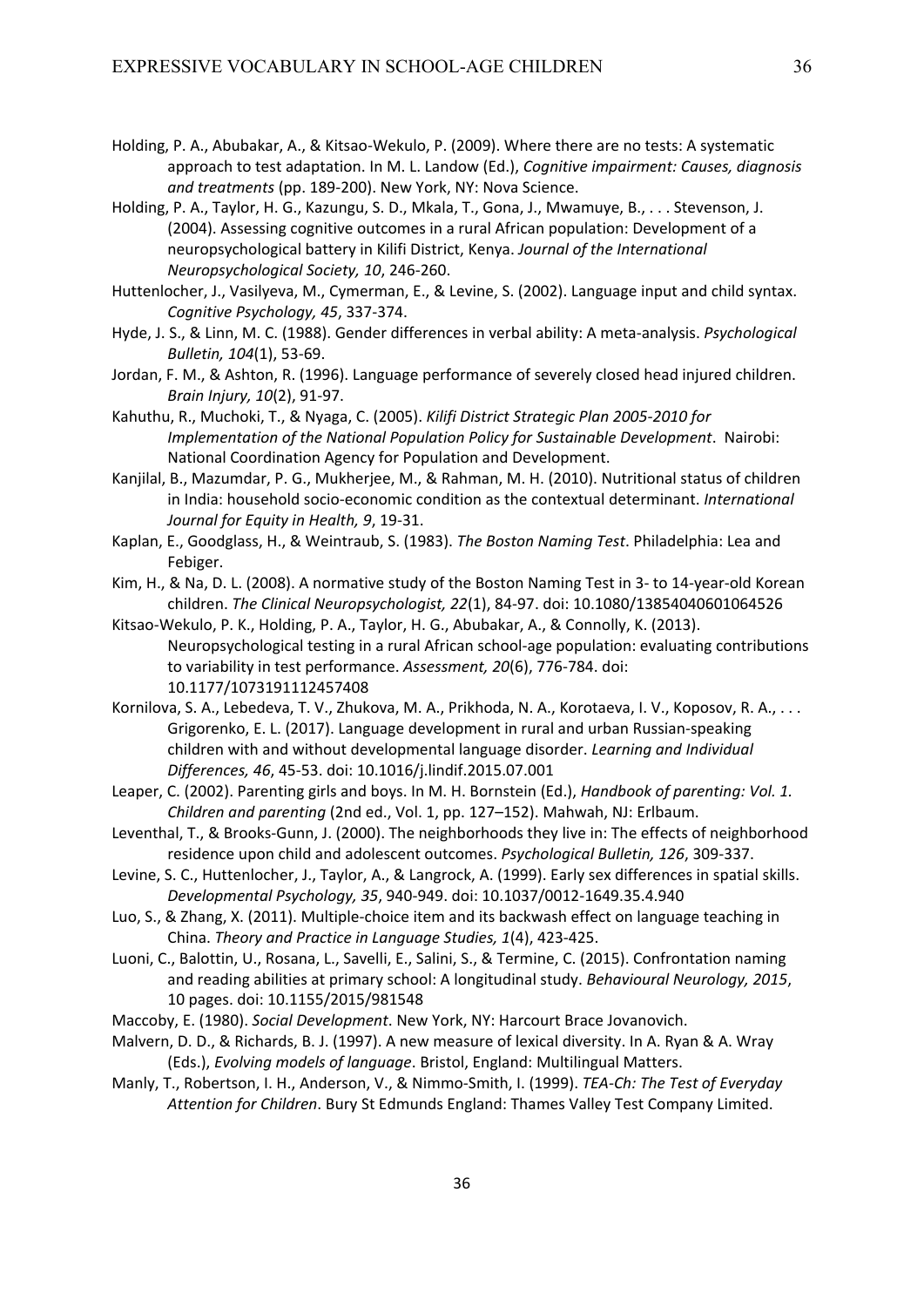- Massaro, D. W., & Perlman, M. (2017). Quantifying iconicity's contribution during language acquisition: Implications for vocabulary learning. *Frontiers in Communication, 2*(4). doi: 10.3389/fcomm.2017.00004
- Mbise, A. S., & Kysela, G. M. (1990). Developing appropriate screening and assessment instruments: the case of Tanzania. In M. J. Thorburn & K. Marfo (Eds.), *Practical Approaches to Childhood Disability in Developing Countries: Insights from Experience and Research*. Tampa, FL: Global Age.
- Miller, G. A., & Gildea, P. M. (1987). How children learn words *Scientific American* (pp. 94‐99).
- Mills, M. T. (2015). The Effects of Visual Stimuli on the Spoken Narrative Performance of School‐Age African American Children. *Language, Speech, and Hearing Services in Schools, 46*, 337‐351.
- Miotto, E. C., Sato, J., Lucia, M. C. S., Camargo, C. H. P., & Scaff, M. (2010). Development of an adapted version of the Boston Naming Test for Portuguese speakers. *Revista Brasileira de Psiquiatria, 32*(3), 279‐282.
- Nampijja, M., Apule, B., Lule, S., Akurut, H., Muhangi, L., Elliot, A. M., & Alcock, K. J. (2010). Adaptation of Western measures of cognition for assessing 5‐year‐old semi‐urban Ugandan children. *British Journal of Educational Psychology, 80*(1), 15‐30.
- Nation, K., & Snowling, M. (2004). Beyond phonological skills: Broader language skills contribute to the development of reading. *Journal of Research in Reading, 27*(4), 342‐356. doi: 10.1111/j.1467‐9817.2004.00238.x
- Newcomer, P. L., & Hammill, D. D. (1997). *Test of Language Development‐Primary* (3rd Edition ed.). Austin, TX: Pro‐Ed Inc.
- Noble, K. G., McCandliss, B. D., & Farah, M. J. (2007). Socioeconomic gradients predict indvidual differences in neurocognitive abilities. *Developmental Science, 10*(4), 464‐480.
- Nyasani, J. M. (1997). *The African psyche*. Nairobi: University of Nairobi Theological Printing Press.
- Pakendorf, C., & Alant, E. (1997). Culturally valid assessment tools: Northern Sotho translation of the Peabody Picture Vocabulary Test ‐ Revised. *South African Journal of Communication Disorders, 44*, 3‐12.
- Petrides, M., & Milner, B. (1982). Deficits on subject‐ordered tasks after frontal‐ and temporal‐lobe lesions in man. *Neuropsychologia, 20*(3), 249‐262.
- Raven, J. C., Court, J. H., & Raven, J. (1998). *Manual for Raven's Progressive Matrices and Vocabulary Scales: Section 2 ‐ The Coloured Progressive Matrices*. San Antonio, Texas: Psychological Corporation.
- Ricketts, J., Nation, K., & Bishop, D. V. M. (2007). Vocabulary is important for some, but not all reading skills. *Scientific Studies of Reading, 11*(3), 235‐257.
- Sampson, R. J., Morenoff, J. D., & Gannon‐Rowley, T. (2002). Assessing 'Neighborhood Effects': Social Processes and New Directions in Research. *Annual Review of Sociology, 28*, 443‐478.
- Schady, N., Behrman, J., Araujo, M. C., Azuero, R., Bernal, R., Bravo, D., . . . Vakis, R. (2015). Wealth gradients in early childhood cognitive development in five Latin American countries. *Journal of Human Resources, 50*(2), 446‐463.
- Sénéchal, M., Ouellette, G., & Rodney, D. (2006). The misunderstood giant: On the predictive role of vocabulary to reading In S. B. Neuman & D. Dickinson (Eds.), *Handbook of early literacy* (pp. 173-182). New York: Guilford Press.
- Sigman, M., McDonald, M. A., Neumann, C., & Bwibo, N. (1991). Prediction of cognitive competence in Kenyan children from toddler nutrition, family characteristcis and abilities. *Journal of Child Psychology and Psychiatry, 32*, 307‐320.
- Sigman, M., Neumann, C., Carter, E., Cattle, D. J., D'Souza, S., & Bwibo, N. (1989). Home interactions and the development of Embu toddlers in Kenya. *Child Development, 59*, 1251‐1261.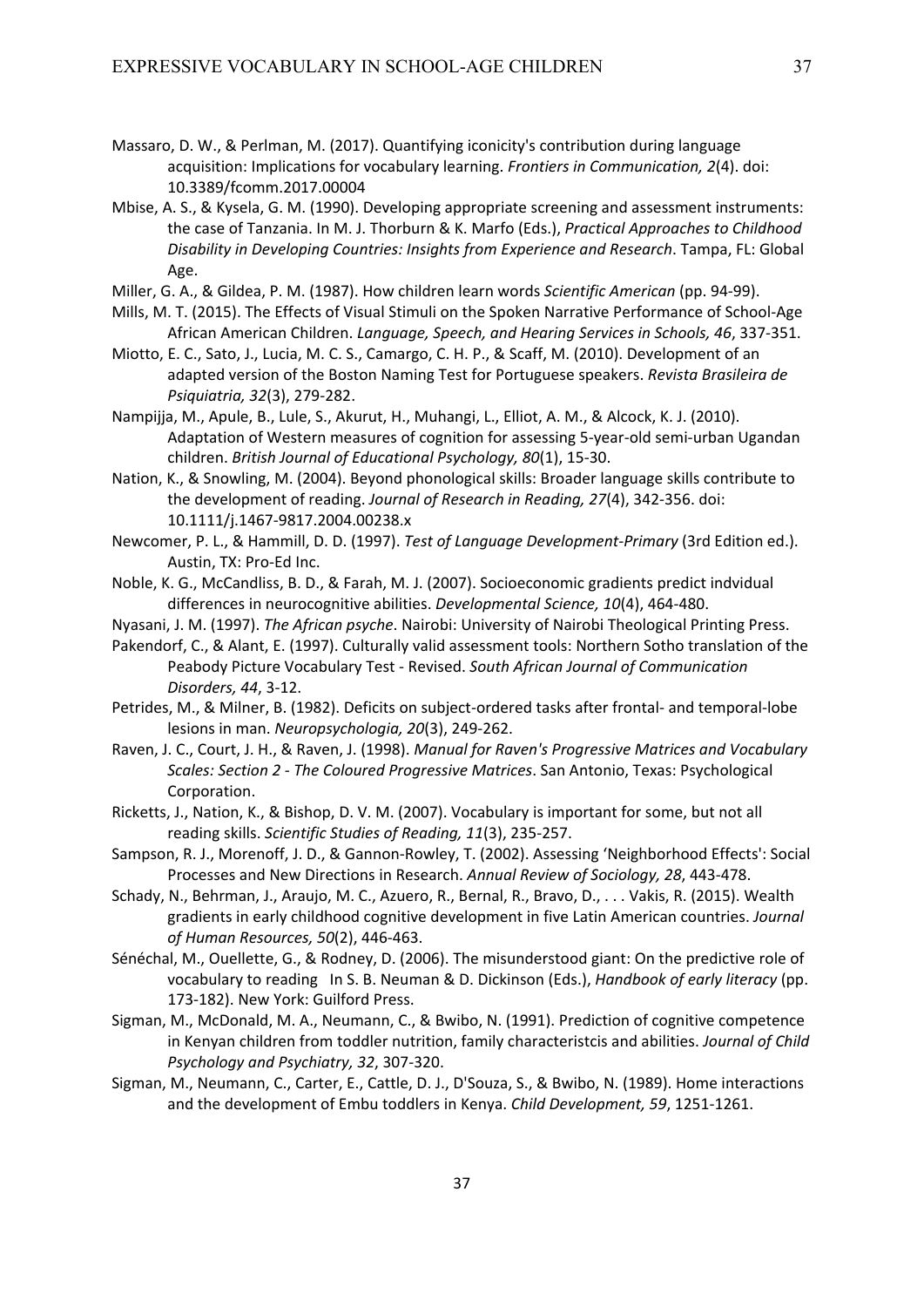- Sigman, M., Neumann, C., Jansen, A. A. J., & Bwibo, N. (1989). Cognitive abilities of Kenyan children in relation to nutrition, family characteristics, and education. *Child Development, 60*(6), 1463‐1474.
- Sinha, D., & Misra, R. C. (1982). Some socio‐environmental disadvantages and skill for perception of pictorial symbols. *Journal of Personality Study and Group Behaviour, 2*, 111‐121.
- Skibbe, L. E., Connor, C. M., Morrison, F. J., & Jewkes, A. M. (2011). Schooling effects on preschoolers' self‐regulation, early literacy, and language growth. *Early Childhood Research Quarterly, 26*, 42‐49.
- Storms, G., Saerens, J., & Deyn, P. P. D. (2004). Normative data for the Boston Naming Test in native Dutch‐speaking Belgian chldren and the relation with intelligence. *Brain and Language, 91*(3), 274‐281.
- Strauss, E., Sherman, E. M. S., & Spreen, O. (2006). *A compendium of neuropsychological tests: Administration, norms, and commentary* (3rd ed.). New York, NY: Oxford University Press.
- Suzman, S. M. (1987). Passives and prototypes in Zulu children's speech. *African Studies, 46*(2), 241‐ 254.
- Tatsuta, N., Nakai, K., Suzuki, K., Kurokawa, N., Hosokawa, T., & Satoh, H. (2013). Normative study of the Boston Naming Test in 7‐year‐old Japanese children. *Japanese Journal of Hygiene, 68*(3), 189‐196.
- UNESCO Institute for Statistics. (2011). Education (all levels) profile ‐ Kenya. *UIS Statistics in brief*. http://stats.uis.unesco.org/unesco/TableViewer/document.aspx?ReportId=289&IF\_Languag e=eng&BR\_Country=4040&BR\_Region=40540
- van de Vijver, F., & Tanzer, N. K. (2004). Bias and equivalence in cross-cultural assessment: an overview. *European Review of Applied Psychology, 54*, 119‐135.
- Vogt, P., Douglas, J. M., & Aussems, S. (2015). Early vocabulary development in rural and urban Mozambique. *Child Development Research, 2015*, 15. doi: 10.1155/2015/189195
- Wachs, T. D. (1995). Relation of Mild-to-Moderate Malnutrition to Human Development: Correlational Studies. *The Journal of Nutrition, 125*(8), 2245‐2254.
- Wachs, T. D., Bishry, Z., Moussa, W., Yunis, F., McCabe, G., Harrison, G., . . . Shaheen, F. (1995). Nutritional intake and context as predictors of cognition and adaptive behaviour of Egyptian school‐age children. *International Journal of Behavioural Development, 18*(3), 425‐450.
- Weizman, Z. O., & Snow, C. E. (2001). Lexical input as related to children's vocabulary acquisition: Effects of sophisticated exposure and support for meaning. *Developmental Psychology, 37*(2), 265‐279.
- Wenger, M. (1989). Work, play and social relationships among children in a Giriama community. In D. Belle (Ed.), *Children's Social Networks and Social Supports* (pp. 91‐115). New York: Wiley.
- Whaley, S. E., Sigman, M., Beckwith, L., Cohen, S. E., & Espinosa, M. P. (2002). Infant‐caregiver interaction in Kenya and the United States: the importance of multiple caregivers and adequate comparison samples. *Journal of Cross‐Cultural Psychology, 33*(3), 236‐247.
- World Health Organization. (2007). Growth Reference Data for 5‐19 Years. Geneva: WHO.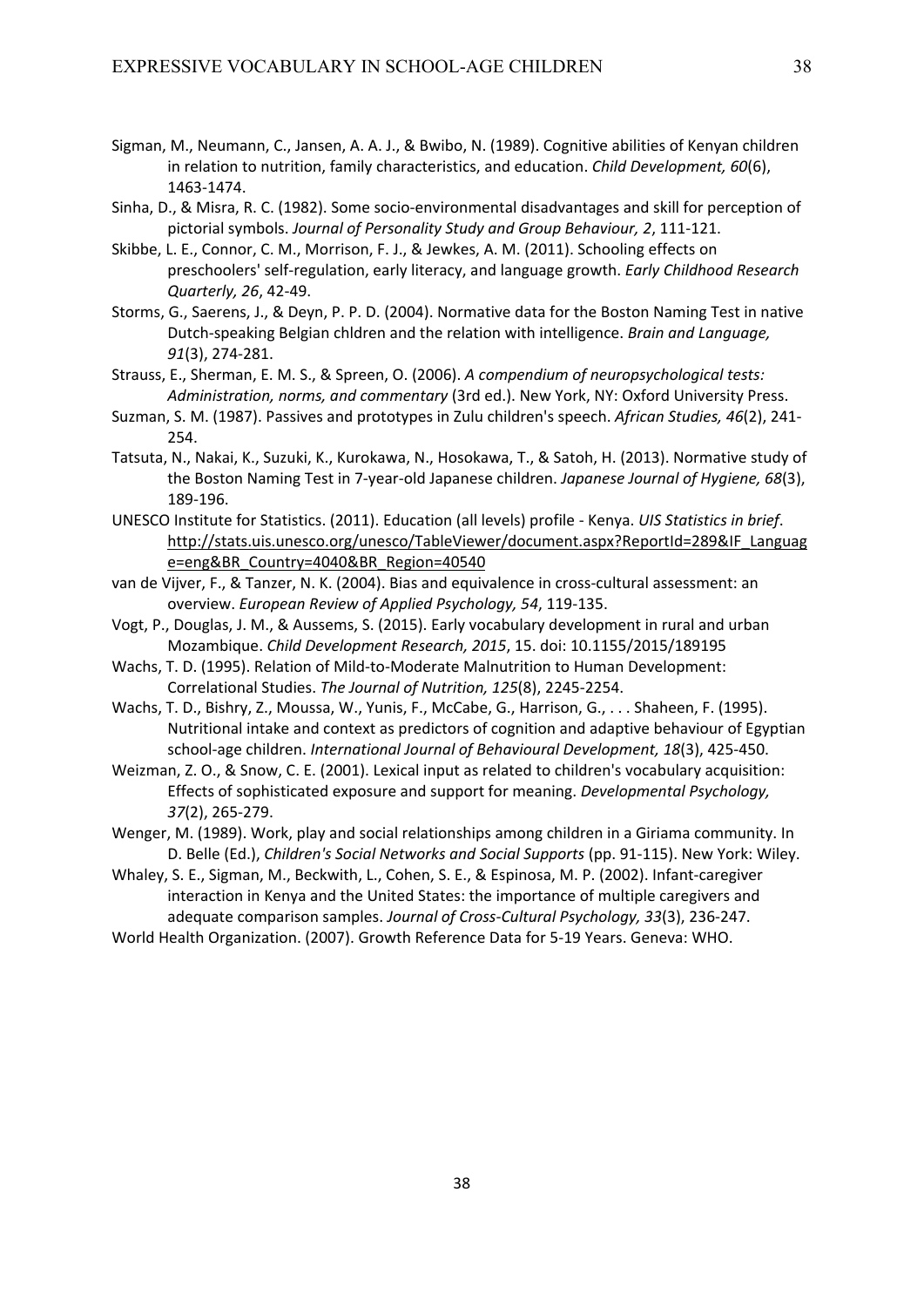Appendix 1. Battery of tests administered to children in the main study

a) The Tower of London (P. Anderson, Anderson, & Lajoie, 1996) is a non-verbal test of executive function that measures problem-solving and planning ability. The test makes use of three coloured balls which can be placed onto three wooden pegs of varying heights. The child is required to match a pattern presented on a stimulus card in a prescribed number of moves, while adhering to specified rules.

b) Dots (Fletcher, 1985) is a test of verbal memory where the child is required to point at a special dot on a sheet. The examiner progressively points at a series of one up to eight special dots from a series of designs.

c) The Self-Ordered Pointing Test (SOPT; Petrides & Milner, 1982) assesses verbal/visual selective reminding in terms of the capacity to initiate a sequence of responses, retain the responses and monitor the consequences of behaviour. The child is shown three series of six, eight, ten and twelve pictures each presented three times. The positions of the pictures differ on each page and the child is required to point at one picture on each page without pointing at the same one twice.

d) The Verbal List Learning (Delis, Kramer, Kaplan, & Ober, 1989) is a test of learning and working memory. The test consists of five serial verbal presentations of a 15-item word list composed of items semantically related to four common categories. Following each presentation, the child is asked to recall as many items as they can in any order. A second list of different items is read out once.

e) The Coloured Progressive Matrices (CPM; Raven et al., 1998) is a non-verbal test of reasoning. The 36-item test comprises a matrix of abstract patterns in a multiple-choice format which the child is required to complete by selecting the appropriate missing symbol from a set of six alternatives.